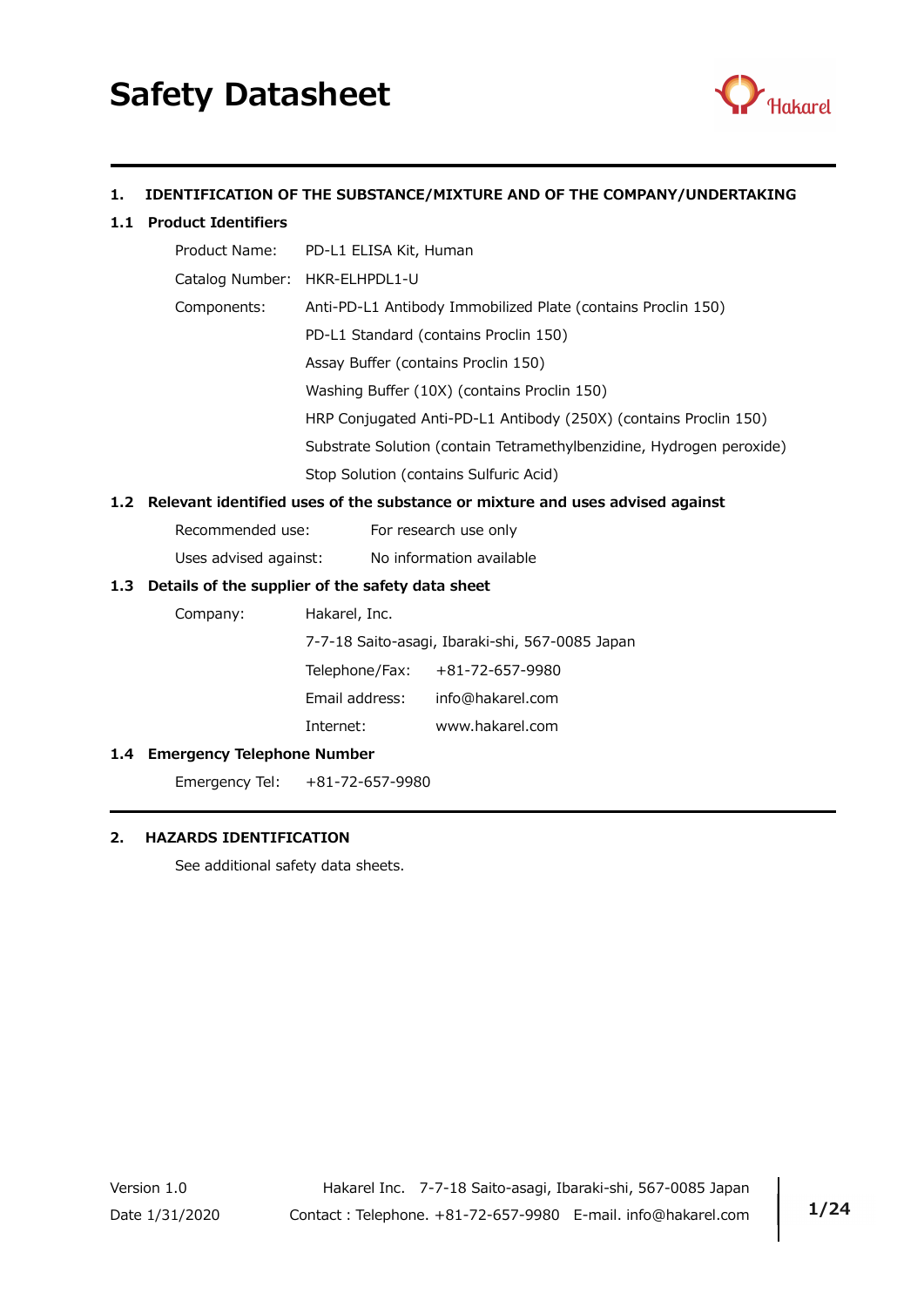

## 1. IDENTIFICATION OF THE SUBSTANCE/MIXTURE AND OF THECOMPANY/UNDERTAKING

### 1.1 Product Identifiers

| Product Name: | Anti-PD-L1 Antibody Immobilized Plate (contains Proclin 150)     |
|---------------|------------------------------------------------------------------|
|               | PD-L1 Standard (contains Proclin 150)                            |
|               | Assay Buffer (contains Proclin 150)                              |
|               | Washing Buffer (10X) (contains Proclin 150)                      |
|               | HRP Conjugated Anti-PD-L1 Antibody (250X) (contains Proclin 150) |
|               |                                                                  |

## 1.2 Relevant identified uses of the substance or mixture and uses advised against

Recommended use: For research use only

Uses advised against: No information available

# 1.3 Details of the supplier of the safety data sheet

Company: Hakarel, Inc.

 7-7-18 Saito-asagi, Ibaraki-shi, 567-0085 Japan Telephone/Fax: +81-72-657-9980

Email address: info@hakarel.com

Internet: www.hakarel.com

#### 1.4 Emergency Telephone Number

Emergency Tel: +81-72-657-9980

## 2. HAZARDS IDENTIFICATION

2.1 Classification of the substance or mixture

 Classification according to Regulation (EC) No 1272/2008(CLP/GHS) or 29 CFR 1910.1200 (OSHA) Some components indicated above contain ProClin 150.

- ・Skin Sensitization Category 1, H317
- 2.2 Label elements

Labelling according Regulation (EC) No 1272/2008

- ・Pictogram
- ・Signal Word

WARNING

・Hazard statements

H317: May cause an allergic skin reaction

・Precautionary statements:

P261: Avoid breathing dust/ fume/ gas/ mist/ vapors/ spray

- P272: Contaminated work clothing should not be allowed out of the workplace
- P280: Wear protective gloves/ eye protection/ face protection

Version 1.0 Hakarel Inc. 7-7-18 Saito-asagi, Ibaraki-shi, 567-0085 Japan Date 1/31/2020 Contact: Telephone. +81-72-657-9980 E-mail. info@hakarel.com | 2/24

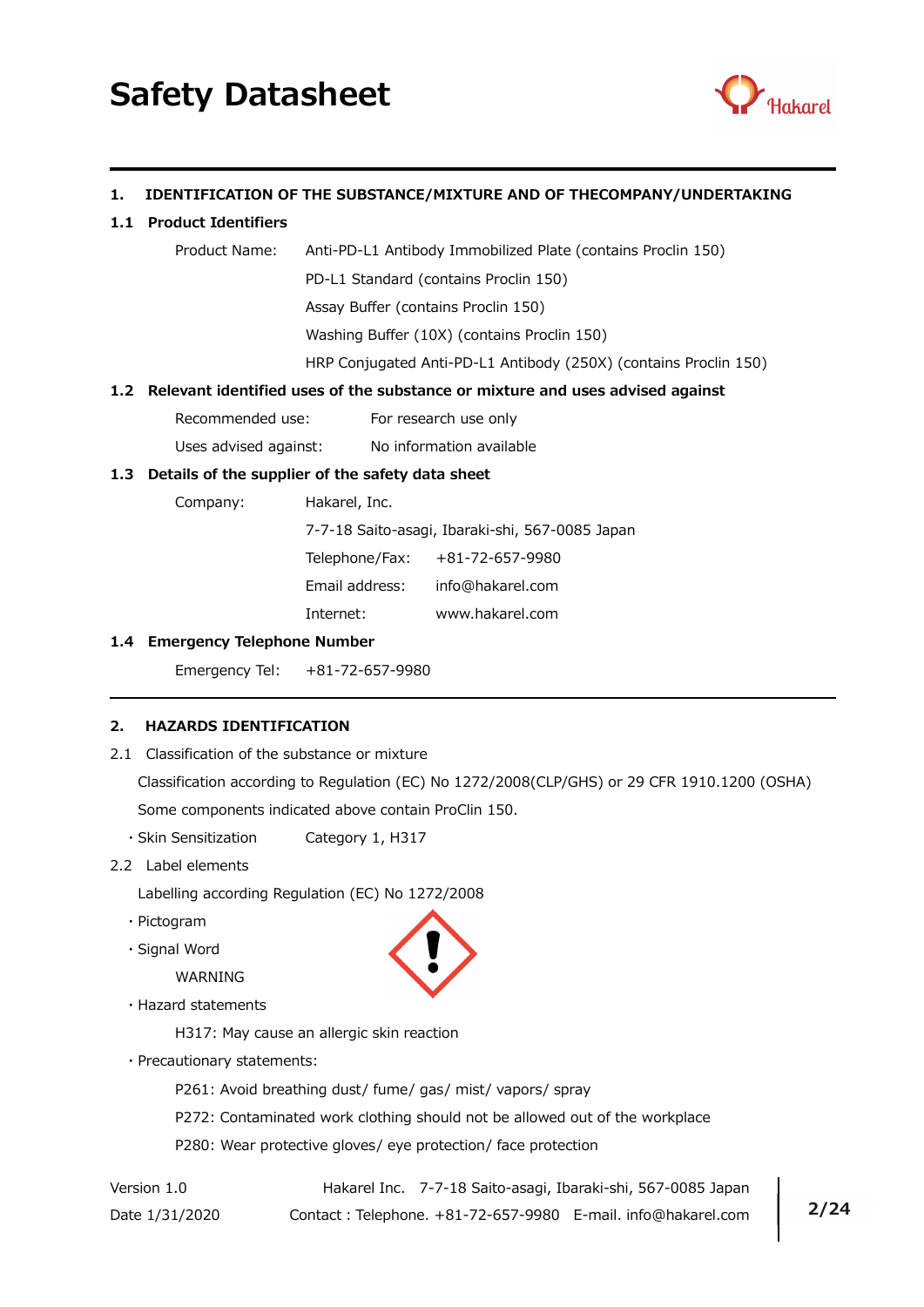

P363: Wash contaminated clothing before reuse

P302 + P352: IF ON SKIN: Wash with plenty of soap and water

P333 + P313: If skin irritation or rash occurs: Get medical advice/ attention

P501: Dispose of contents/ container to an approved waste disposal plant

### 2.3 Other information

・No information available

### 3. COMPOSITION/INFORMATION ON INGREDIENTS

3.1 Substances

Not applicable.

3.2 Mixtures

| Component         | CAS No.    | EC-No. | Classification      | Content |
|-------------------|------------|--------|---------------------|---------|
| Mixture of        | 55965-84-9 |        | Skin Sens. 1 (H317) | < 0.01% |
| substances of the |            |        |                     |         |
| components, 5-    |            |        |                     |         |
| Chloro-2-methyl-  |            |        |                     |         |
| 4-isothiazolin-3- |            |        |                     |         |
| one and 2-Methyl- |            |        |                     |         |
| 2H -isothiazol-3- |            |        |                     |         |
| one(ProClin 150:  |            |        |                     |         |
| active ingredient |            |        |                     |         |
| $1.5\%$ )         |            |        |                     |         |

For the full text of the H-Statements mentioned in this Section, see Section 16

#### 4. FIRST AID MEASURES

4.1 Description of first aid measures

| $\cdot$ General advice | If symptoms persist, call a physician.                                     |
|------------------------|----------------------------------------------------------------------------|
| $\cdot$ Eye contact    | Immediately flush with plenty of water. After initial flushing, remove any |
|                        | contact lenses and continue flushing for at least 15 minutes.              |
| $\cdot$ Skin contact   | Wash off immediately with soap and plenty of water while removing all      |
|                        | Contaminated clothes and shoes. May cause an allergic skin reaction. If    |
|                        | symptoms persist, call a physician.                                        |
| $\cdot$ Ingestion      | Clean mouth with water. Drink plenty of water.                             |
| · Inhalation           | Move to fresh air.                                                         |
|                        |                                                                            |

4.2 Most important symptoms and effects, both acute and delayed

・Main symptoms see section 2.2.

| Version 1.0    | Hakarel Inc. 7-7-18 Saito-asagi, Ibaraki-shi, 567-0085 Japan |  |
|----------------|--------------------------------------------------------------|--|
| Date 1/31/2020 | Contact: Telephone. +81-72-657-9980 E-mail. info@hakarel.com |  |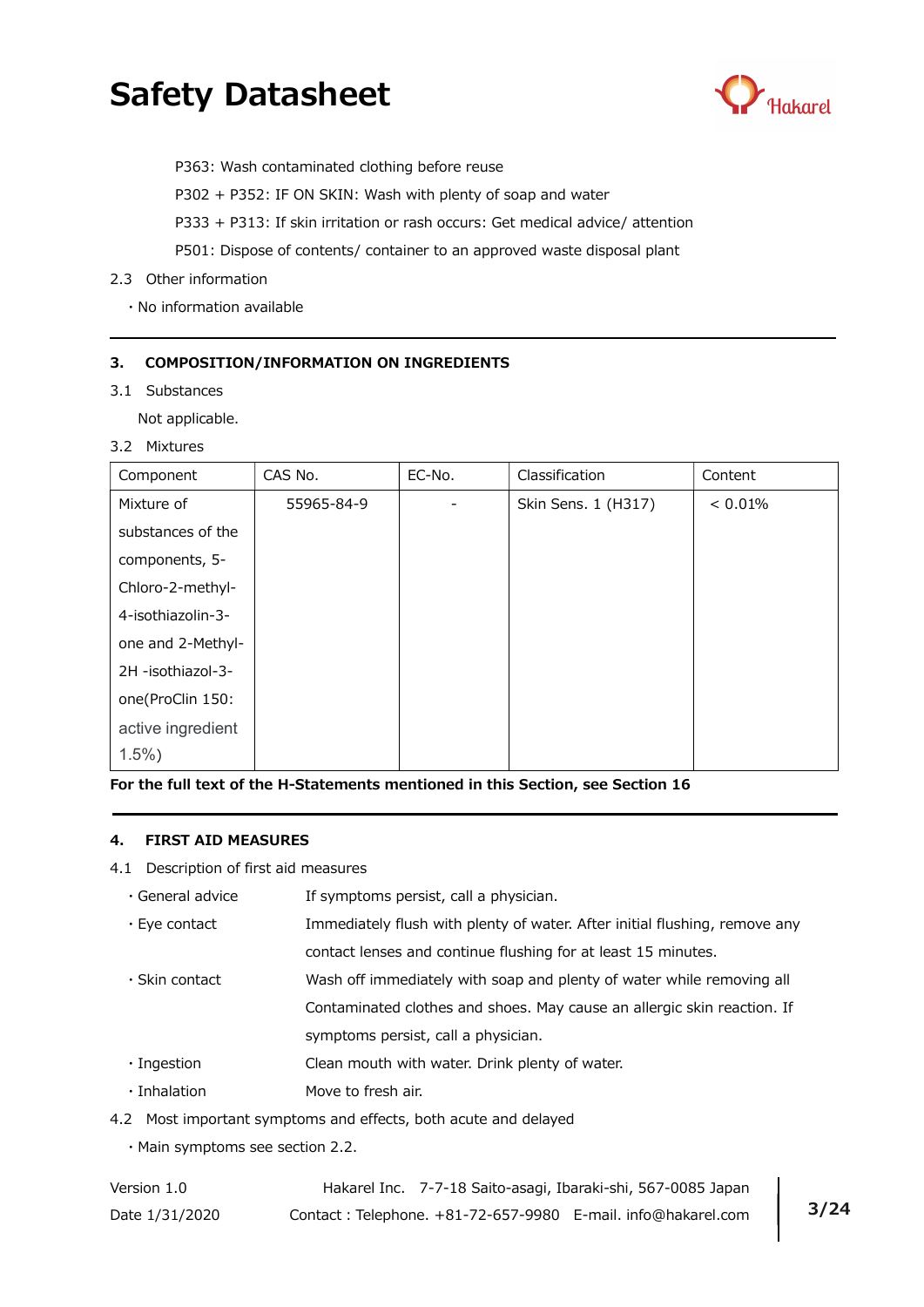

- 4.3 Indication of any immediate medical attention and special treatment needed
	- ・Notes to physician Treat symptomatically. May cause sensitization of susceptible persons.

### 5. FIRE-FIGHTING MEASURES

- 5.1 Extinguishing Media
	- ・Suitable extinguishing media

 Use extinguishing measures that are appropriate to local circumstances and the surrounding environment.

・Extinguishing media which shall not be used for safety reasons

No information available.

- 5.2 Special hazards arising from the substance or mixture
	- ・Special hazard

None in particular.

- 5.3 Advice for fire-fighters
	- ・Special protective equipment for fire-fighters

As in any fire, wear self-contained breathing apparatus and full protective gear.

### 6. ACCIDENTIAL RELEASE MEASURES

- 6.1 Personal precautions, protective equipment and emergency procedures Use personal protective equipment. Avoid contact with the skin and the eyes. See Section 12 for additional information.
- 6.2 Environmental precautions

Prevent further leakage or spillage if safe to do so.

6.3 Methods and materials for containment and cleaning up Soak up with inert absorbent material (e.g. sand, silica gel, acid binder, universal binder, sawdust).

#### 7. HANDLING AND STORAGE

7.1 Precautions for safe handling

 Follow proper safety guidelines for handling chemical, biological and laboratory hazards. Do not smoke, eat, or drink in areas where patient samples and kit reagents are handled. Avoid contact with skin and eyes. Ensure adequate ventilation. Wear personal protective equipment. Wash your hands after use.

7.2 Conditions for safe storage, including any incompatibilities

 Keep out of the reach of children. Keep container tightly closed. Keep containers tightly closed in a cool, well-ventilated place. Store according to product and label instructions (generally at 2-8℃).

7.3 Specific end uses

Version 1.0 Hakarel Inc. 7-7-18 Saito-asagi, Ibaraki-shi, 567-0085 Japan Date 1/31/2020 Contact: Telephone. +81-72-657-9980 E-mail. info@hakarel.com | 4/24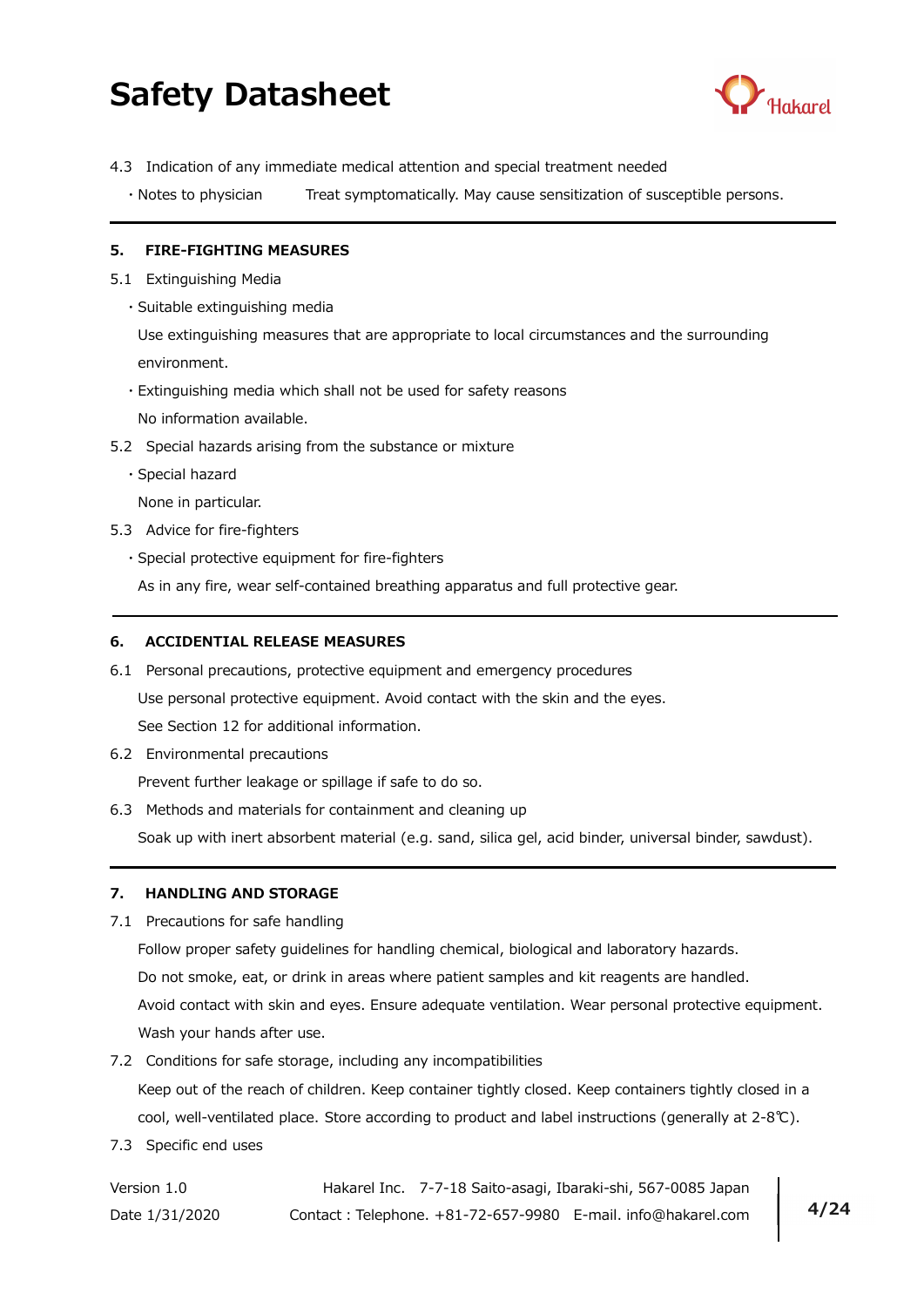

Specific use(s) No information available.

Exposure scenario No information available.

# 8. EXPOSURE CONTROLS/PERSONAL PROTECTION

- 8.1 Control parameters
	- ・Contains no substances with occupational exposure limit values.
- 8.2 Exposure controls
	- ・Engineering measures Ensure adequate ventilation, especially in confined areas.
	- ・Personal protective equipment

| crootial proceedive equipment |                                                                         |
|-------------------------------|-------------------------------------------------------------------------|
| Eye protection                | Tightly fitting safety goggles. Use equipment for eye protection        |
|                               | tested and approved under appropriate government standards such         |
|                               | as NIOSH (US) or EN 166(EU).                                            |
| Hand protection               | Protective gloves. Please observe the instructions regarding            |
|                               | permeability and breakthrough time which are provided by the            |
|                               | supplier of the gloves. Also take into consideration the specific local |
|                               | conditions under which the product is used, such as the danger of       |
|                               | cuts, abrasion.                                                         |
| Skin and body protection      | Long sleeved clothing.                                                  |
| Respiratory protection        | In case of inadequate ventilation wear respiratory protection.          |
| Respiratory                   | protection with an appropriate filter that is EN143 or EN141 /          |
|                               | NIOSH/MSHA approved should be worn.                                     |
| Thermal hazards               | No information available                                                |
| $\cdot$ Hygiene measures      | When using, do not eat, drink or smoke. Remove and wash                 |
|                               | contaminated clothing before re-use.                                    |

・Environmental exposure controls Do not allow material to contaminate ground water system.

### 9. PHYSICAL AND CHEMICAL PROPERTIES

- 9.1 Information on basic physical and chemical properties
	- ・Physical State @20°C No information available. Appearance Clear Liquid
	- $\cdot$  Odor  $\cdot$  No information available.

・Property Values

| pН                          | No information available. |
|-----------------------------|---------------------------|
| Melting/freezing point      | No information available. |
| Boiling point/boiling range | No information available. |
| Flash Point                 | No information available. |

Version 1.0 Hakarel Inc. 7-7-18 Saito-asagi, Ibaraki-shi, 567-0085 Japan Date 1/31/2020 Contact: Telephone. +81-72-657-9980 E-mail. info@hakarel.com | 5/24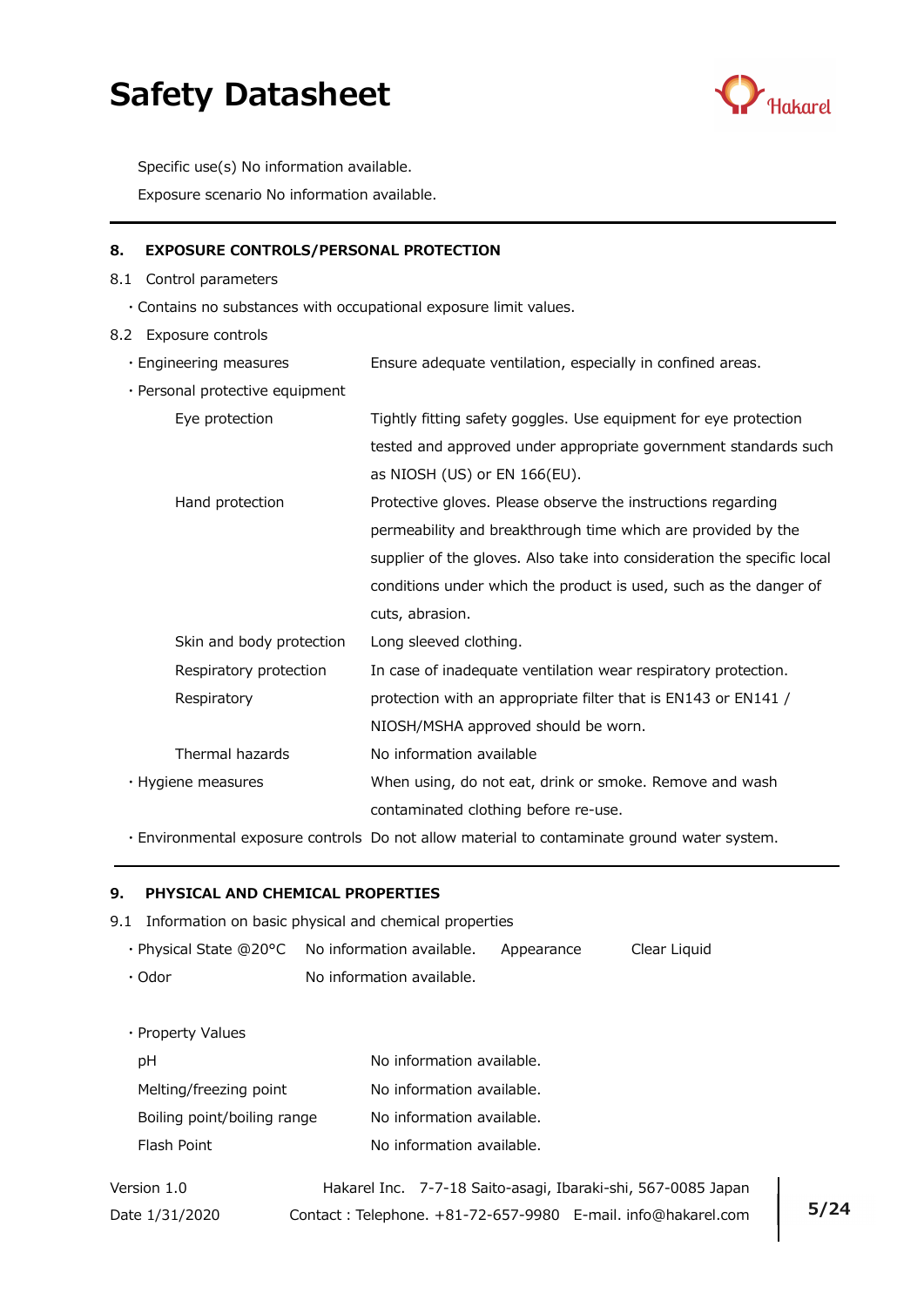

| Evaporation rate                                                 | No information available. |
|------------------------------------------------------------------|---------------------------|
| Flammability (solid, gas)                                        | No information available. |
| Flammability Limits in Air                                       | No information available. |
| Vapor pressure                                                   | No information available. |
| Vapor density                                                    | No information available. |
| Relative density                                                 | No information available. |
| Water solubility                                                 | Soluble.                  |
| Solubility in other solvents                                     | No information available. |
| Partition coefficient: n-octanol/water No information available. |                           |
| Autoignition temperature                                         | No information available. |
| Decomposition temperature                                        | No information available. |
| Viscosity, kinematic                                             | No information available. |
| Explosive properties                                             | No information available. |
| 9.2 Other information                                            |                           |
| $\cdot$ VOC Content(%)                                           | No information available. |

## 10. STABILITY AND REACTIVITY

- 10.1 Reactivity
	- ・No information available
- 10.2 Chemical stability
	- ・Stable under normal conditions.
- 10.3 Precautionary Statements
	- ・None under normal processing.
- 10.4 Conditions to avoid
	- ・Strong oxidizing agents, reducing agents, Amines, Mercaptans
- 10.5 Incompatible materials
	- ・None in particular
- 10.6 Hazardous decomposition products
	- ・None under normal use conditions.

### 11. TOXICOLOGICAL INFORMATION

11.1 Information on toxicological effects

| $\cdot$ Acute toxicity |                                                 |
|------------------------|-------------------------------------------------|
| Product Information    | May cause sensitization of susceptible persons. |
| <b>Inhalation</b>      | No information available.                       |
| Eye contact            | No information available.                       |
|                        |                                                 |

Version 1.0 Hakarel Inc. 7-7-18 Saito-asagi, Ibaraki-shi, 567-0085 Japan Date 1/31/2020 Contact: Telephone. +81-72-657-9980 E-mail. info@hakarel.com | 6/24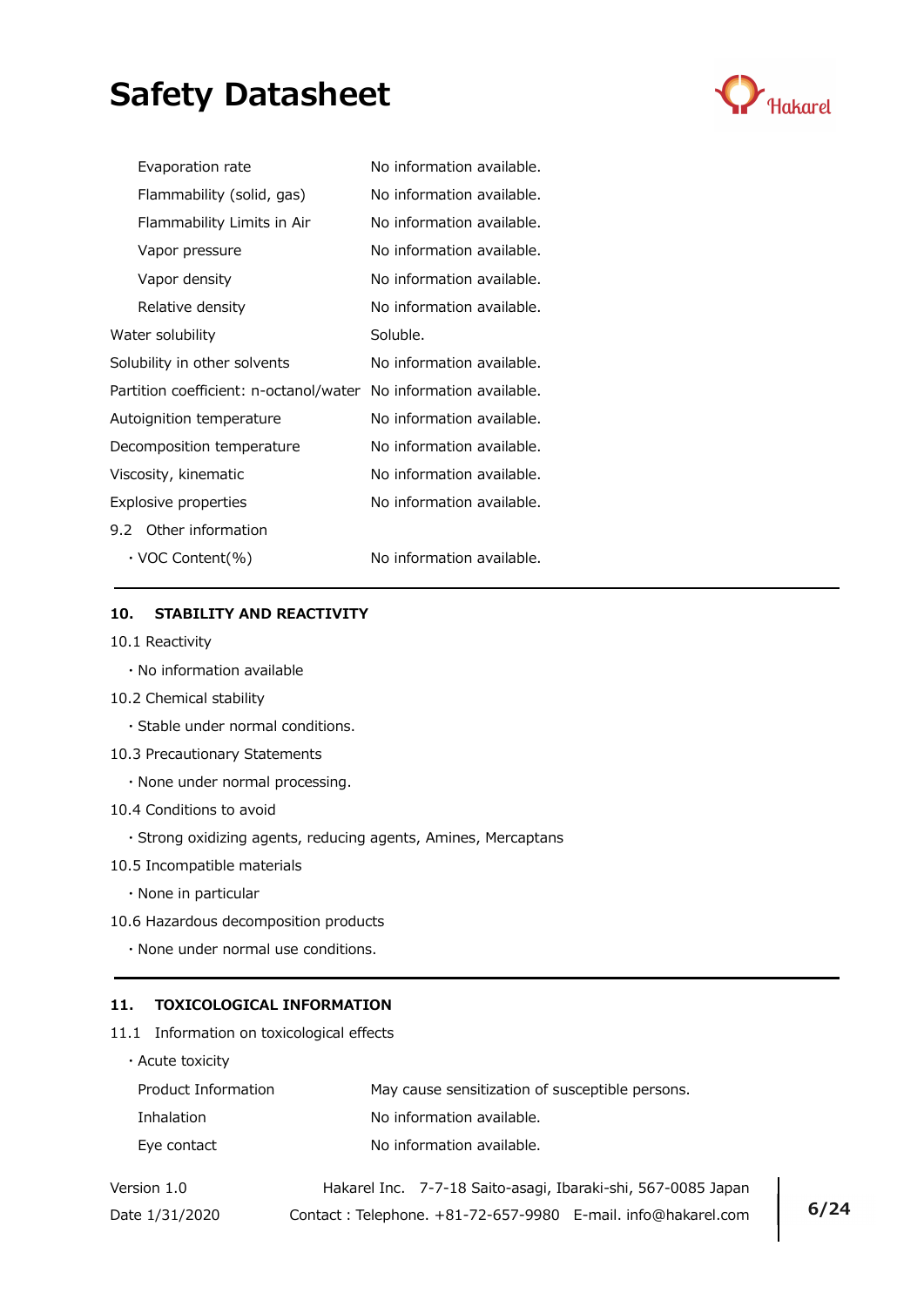

| Ingestion            | No information available. |             |                 |
|----------------------|---------------------------|-------------|-----------------|
| <b>Chemical Name</b> | LD50 Oral                 | LD50 Dermal | LC50 Inhalation |
| Proclin              | 53 mg/kg (Rat)            |             |                 |

・Chronic Toxicity

| Sensitization:          | Contains a small volume of a very dilute, sensitizing preservative   |
|-------------------------|----------------------------------------------------------------------|
|                         | (ProClin 150); though the potential for an allergic response is      |
|                         | greatly reduced by the dilution, sensitization threshold is unknown; |
|                         | thus, handle accordingly.                                            |
| Carcinogenicity:        | No carcinogenic effect known. No component, mixture or               |
|                         | constituent has been classified as a carcinogen by NTP, IARC or      |
|                         | OSHA.                                                                |
| Germ Cell Mutagenicity: | No information available.                                            |
| Reproductive Hazard:    | No reproductive toxic effect known.                                  |

#### 12. ECOLOGICAL INFORMATION

- 12.1 Toxicity
- ・・Ecotoxicity effects:

As supplied, the preparation is not expected to present significant adverse environmental effects.

12.2 Persistence and degradability

No information available.

12.3 Bioaccumulative potential

No information available.

12.4 Mobility in soil

No information available.

12.5 Results of PBT and vPvB assessment

No information available.

12.6 Other adverse effects

No information available.

#### 13. DISPOSAL CONSIDERATIONS

- 13.1 Waste Treatment Methods
	- ・Waste from residues / unused products Dispose of in accordance with local regulations.
	- ・Contaminated packaging Empty containers should be taken to an approved waste handling site for recycling or disposal.
	- Other information **According to the European Waste Catalogue, Waste Codes are not**

| Version 1.0    | Hakarel Inc. 7-7-18 Saito-asagi, Ibaraki-shi, 567-0085 Japan |  |
|----------------|--------------------------------------------------------------|--|
| Date 1/31/2020 | Contact: Telephone. +81-72-657-9980 E-mail. info@hakarel.com |  |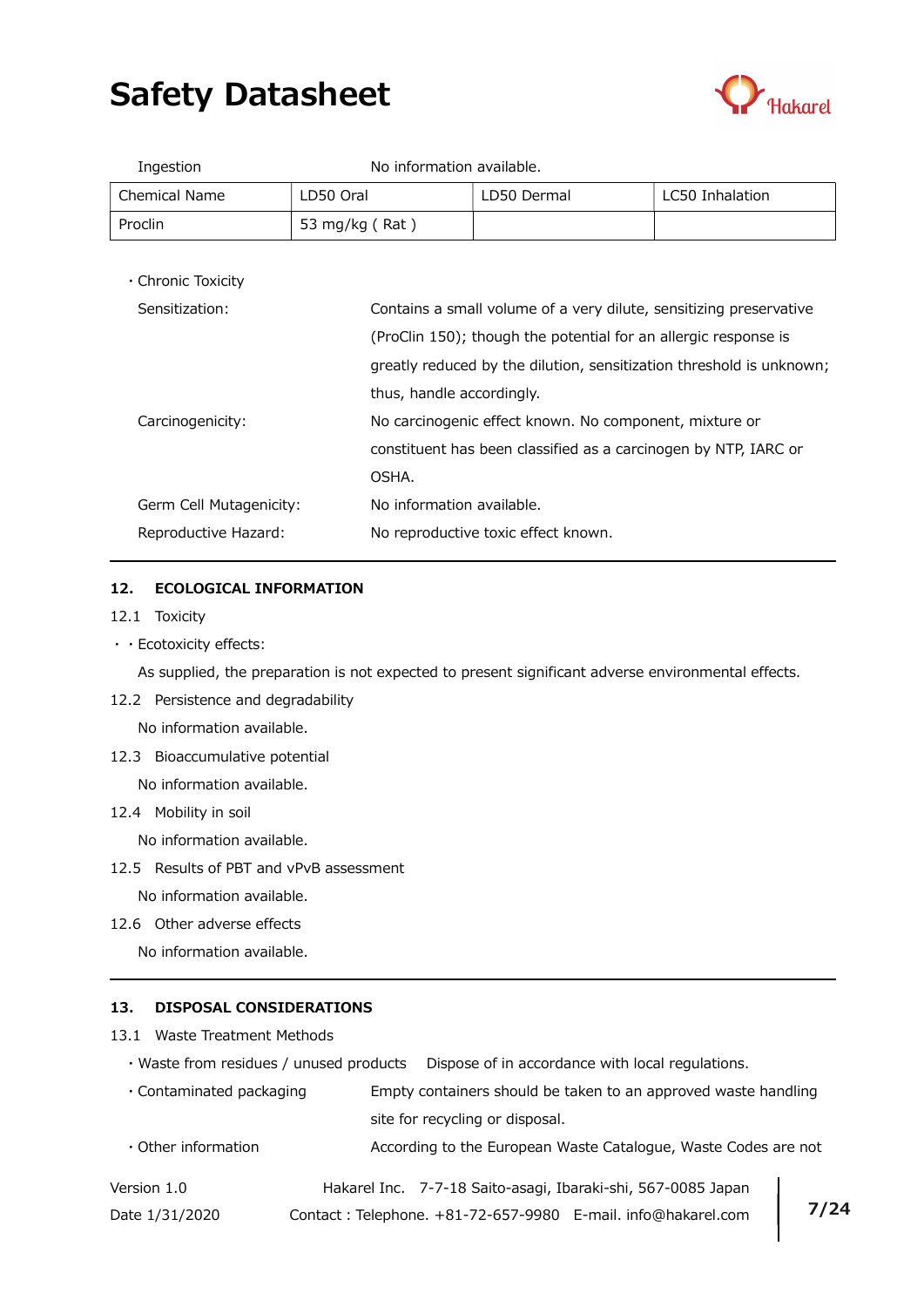

 product specific, but application specific. Waste codes should be assigned by the user based on the application for which the product was used.

## 14. TRANSPORT INFORMATION

 UN Number: None DOT regulations: Hazard class: None Land transport ADR/RID (cross-border): Not regulated. Maritime transport IMDG: Not regulated. Marine pollutant: No Air transport ICAO-TI and IATA-DGR: Not regulated. Transport/Additional information: Not dangerous according to the above specifications.

# 15. REGULATORY INFORMATION

- 15.1 Safety, Health and Environmental Regulations/Legislation Specific for the Substance or Mixture No information available.
- 15.2 Chemical Safety Assessment

No information available.

## 16. OTHER INFORMATION

- ・Full text of H-Statements referred to under sections 2 and 3
- H317 May cause an allergic skin reaction
- ・Further Information

Copyright © 2020 Hakarel, Inc.

This company shall not be held liable for any damage resulting from handling or from contact with the above product. This material must only be handled by suitably qualified experienced scientists in appropriately equipped and authorized facilities. The above information is believed to be correct but does not purport to be all inclusive and should be used as a guide only for experienced personnel. Always consult your safety advisor and follow appropriate local and national safety legislature. The absence of warning must not, under any circumstance, be taken to mean that no hazard exists. End of safety data sheet

Version 1.0 Hakarel Inc. 7-7-18 Saito-asagi, Ibaraki-shi, 567-0085 Japan Date 1/31/2020 Contact: Telephone. +81-72-657-9980 E-mail. info@hakarel.com | 8/24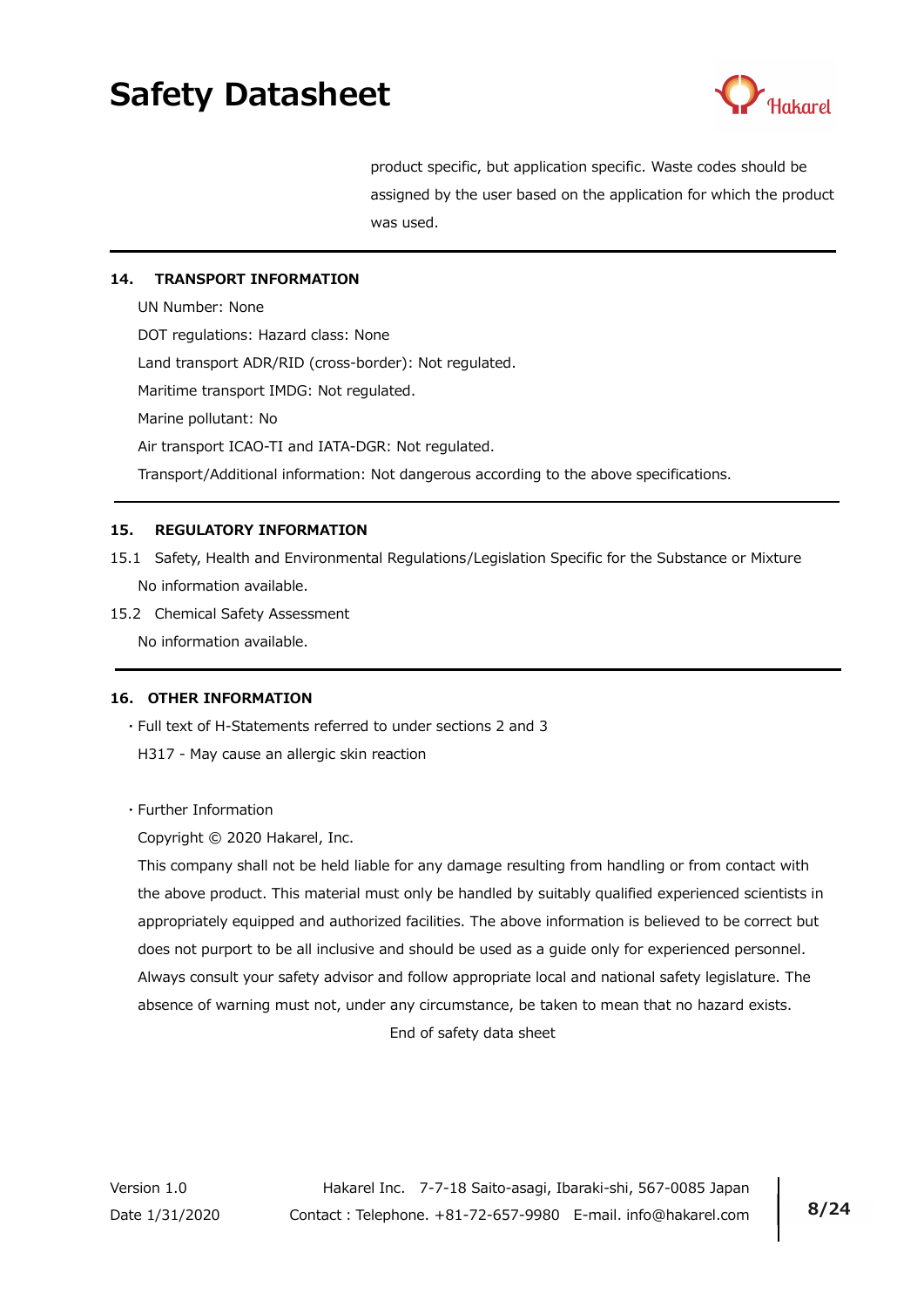

### 1. IDENTIFICATION OF THE SUBSTANCE/MIXTURE AND OF THECOMPANY/UNDERTAKING

#### 1.1 Product Identifiers

Product Name: Stop Solution (contains Sulfuric Acid)

#### 1.2 Relevant identified uses of the substance or mixture and uses advised against

Recommended use: For research use only

Uses advised against: No information available

#### 1.3 Details of the supplier of the safety data sheet

Company: Hakarel, Inc.

7-7-18 Saito-asagi, Ibaraki-shi, 567-0085 Japan

Telephone/Fax: +81-72-657-9980

Email address: info@hakarel.com

Internet: www.hakarel.com

#### 1.4 Emergency Telephone Number

Emergency Tel: +81-72-657-9980

#### 2. HAZARDS IDENTIFICATION

2.1 Classification of the substance or mixture

Classification according to Regulation (EC) No 1272/2008(CLP/GHS) or 29 CFR 1910.1200 (OSHA)

- ・Skin irritation Category 2, H315
- ・Eye irritation Category 2, H319

For the full text of the H-Statements mentioned in this Section, see Section 16.

### 2.2 Label elements

Labelling according Regulation (EC) No 1272/2008

- ・Pictogram
- ・Signal word Warning
- ・Hazard statement(s)
- H315 Causes skin irritation.
- H319 Causes serious eye irritation.
- ・Precautionary statement(s)

| P <sub>264</sub>     | Wash hands thoroughly after handling.                                      |
|----------------------|----------------------------------------------------------------------------|
| P280                 | Wear protective gloves/protective clothing/eye protection/face protection. |
| P302+352             | IF ON SKIN: Wash with plenty of soap and water.                            |
| $P305 + P351 + P338$ | IF IN EYES: Rinse cautiously with water for several minutes. Remove        |
|                      | contact lenses, if present and easy to do. Continue rinsing.               |
| P321                 | Specific treatment (see Section 4).                                        |
| Version 1.0          | Hakarel Inc. 7-7-18 Saito-asagi, Ibaraki-shi, 567-0085 Japan               |

Date 1/31/2020 Contact: Telephone. +81-72-657-9980 E-mail. info@hakarel.com | 9/24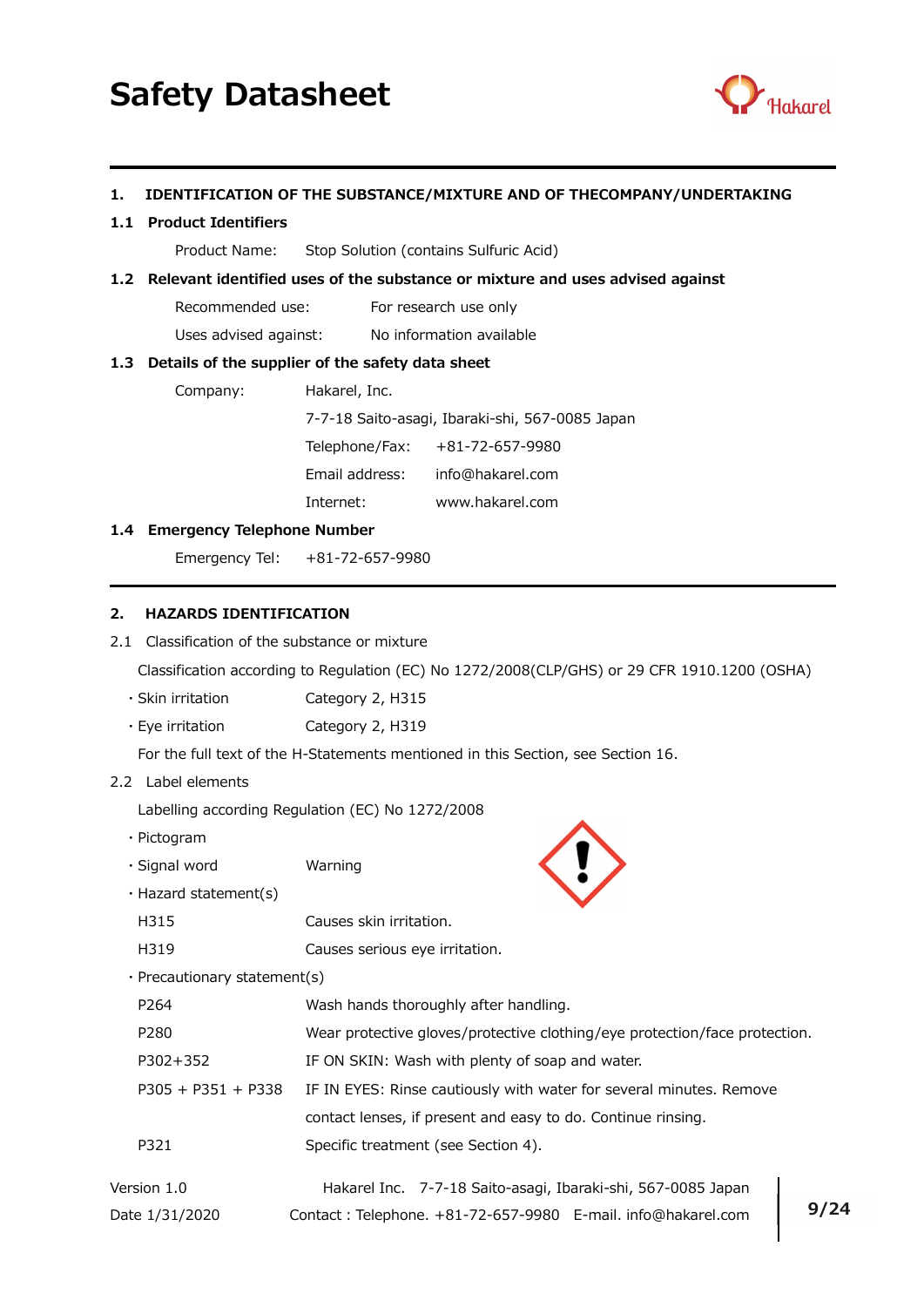

| P332+313 | If skin irritation occurs: Get medical advice/attention.  |
|----------|-----------------------------------------------------------|
| P337+313 | If eye irritation persists: Get medical advice/attention. |
| P362+364 | Take off contaminated clothing and wash it before reuse.  |

2.3 Other hazards

none

## 3. COMPOSITION/INFORMATION ON INGREDIENTS

3.1 Substances

Not applicable.

3.2 Mixtures

| Component     | CAS No.   | EC No.    | Classification      | Content |
|---------------|-----------|-----------|---------------------|---------|
| Sulfuric Acid | 7664-93-9 | 231-639-5 | Skin Irrit. 2, H315 | 9.8%    |
|               |           |           | Eye Irrit. 2, H319  |         |
| Water         | 7732-18-5 | 231-791-2 |                     | 90.2%   |

For the full text of the H-Statements mentioned in this Section, see Section 16.

#### 4. FIRST AID MEASURES

- 4.1 Description of first aid measures
	- ・General advice

Consult a physician. Show this safety data sheet to the doctor in attendance.

・If inhaled

 If breathed in, move person into fresh air. If not breathing, give artificial respiration. Consult a physician.

・In case of skin contact

Take off contaminated clothing and shoes immediately. Wash off with soap and plenty of water.

Consult a physician.

・In case of eye contact

Rinse thoroughly with plenty of water for at least 15 minutes and consult a physician.

・If swallowed

 Do NOT induce vomiting. Never give anything by mouth to an unconscious person. Rinse mouth with water. Consult a physician.

4.2 Most important symptoms and effects, both acute and delayed

 The most important known symptoms and effects are described in the labelling (see section 2.2) and/or in section 11

4.3 Indication of any immediate medical attention and special treatment needed Show this safety data sheet to the doctor in attendance. Immediate medical attention is required.

Version 1.0 Hakarel Inc. 7-7-18 Saito-asagi, Ibaraki-shi, 567-0085 Japan Date 1/31/2020 Contact: Telephone. +81-72-657-9980 E-mail. info@hakarel.com | 10/24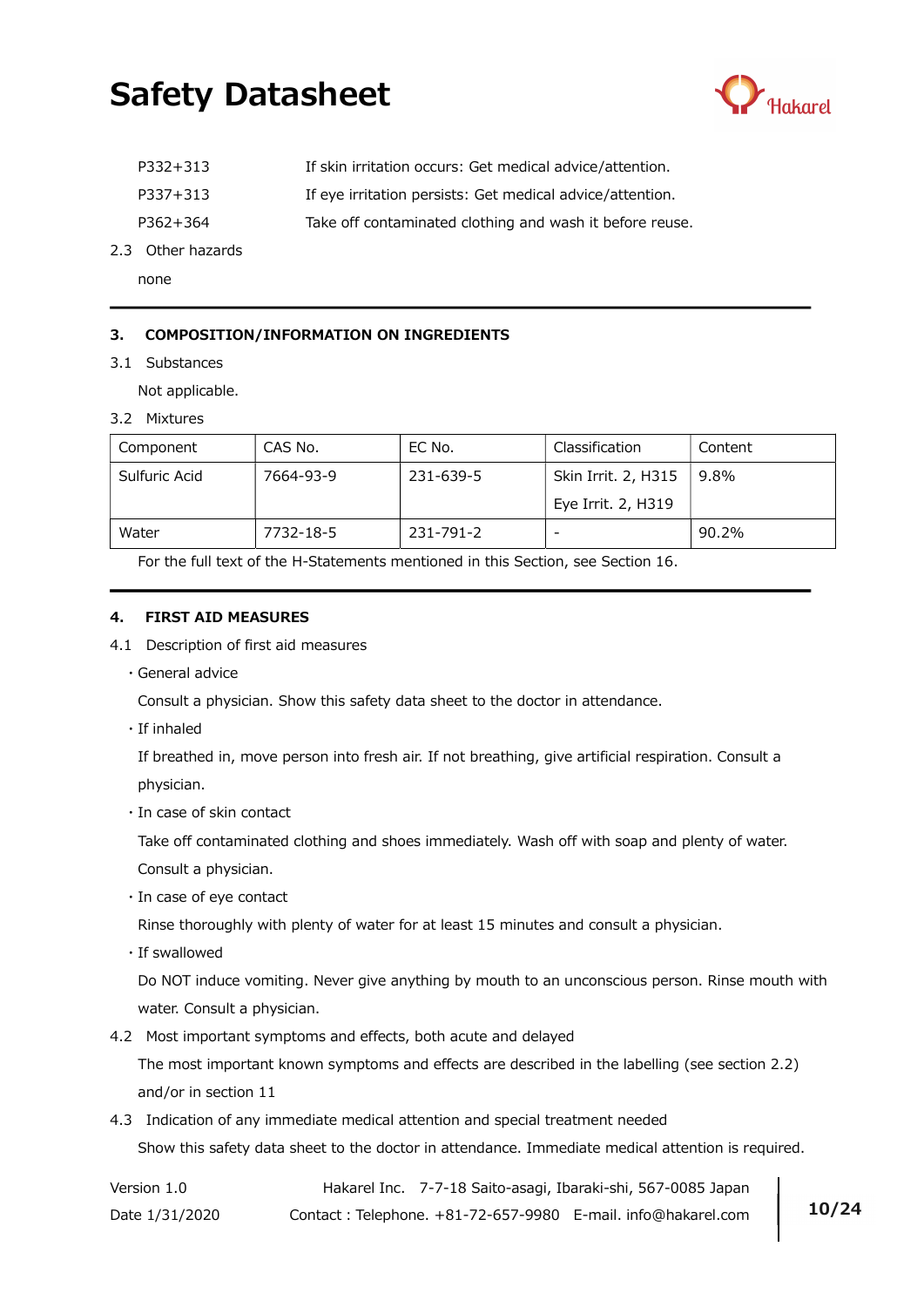

#### 5. FIRE-FIGHTING MEASURES

- 5.1 Extinguishing media
	- ・Suitable extinguishing media

Use water spray, alcohol-resistant foam, dry chemical or carbon dioxide.

5.2 Special hazards arising from the substance or mixture

In case of fire, toxic and corrosive gases may be formed.

5.3 Advice for firefighters

Wear self-contained breathing apparatus for firefighting if necessary.

5.4 Further information

No data available

### 6. ACCIDENTIAL RELEASE MEASURES

6.1 Personal precautions, protective equipment and emergency procedures

 Wear respiratory protection. Avoid breathing vapours, mist or gas. Ensure adequate ventilation. Evacuate personnel to safe areas.

For personal protection see section 8.

6.2 Environmental precautions

Do not let product enter drains.

6.3 Methods and materials for containment and cleaning up

 Soak up with inert absorbent material and dispose of as hazardous waste. Keep in suitable, closedcontainers for disposal.

6.4 Reference to other sections

For disposal see section 13.

#### 7. HANDLING AND STORAGE

7.1 Precautions for safe handling

Avoid inhalation of vapour or mist.

For precautions see section 2.2.

7.2 Conditions for safe storage, including any incompatibilities

 Keep container tightly closed in a dry and well-ventilated place. Containers which are opened must be carefully resealed and kept upright to prevent leakage. Store in cool place.

7.3 Specific end use(s)

Apart from the uses mentioned in section 1.2 no other specific uses are stipulated

#### 8. EXPOSURE CONTROLS/PERSONAL PROTECTION

Version 1.0 Hakarel Inc. 7-7-18 Saito-asagi, Ibaraki-shi, 567-0085 Japan Date 1/31/2020 Contact: Telephone. +81-72-657-9980 E-mail. info@hakarel.com | 11/24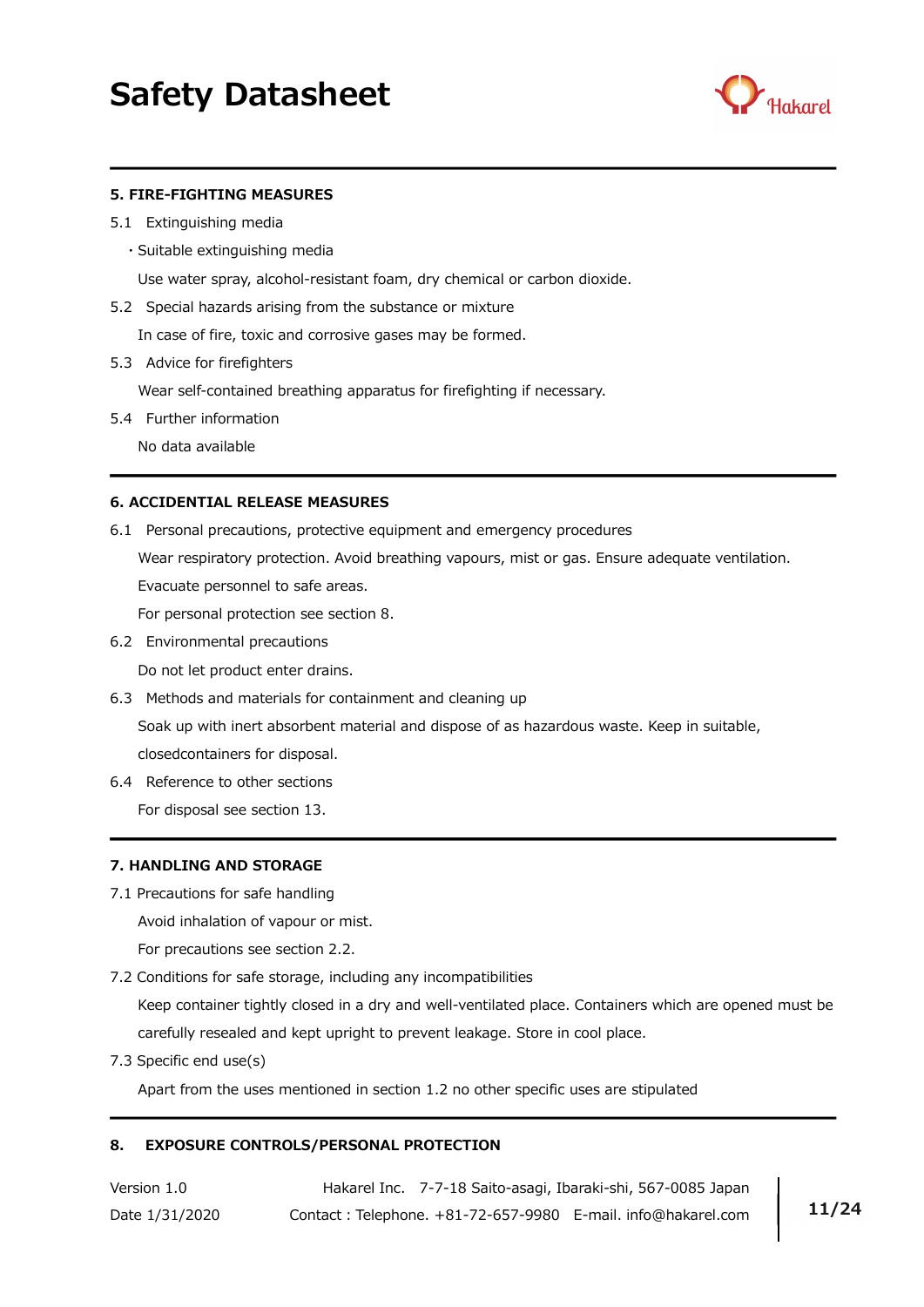

#### 8.1 Control parameters

・Components with workplace control parameters

Contains no substances with occupational exposure limit values.

- 8.2 Exposure controls
	- ・Appropriate engineering controls

 Handle in accordance with good industrial hygiene and safety practice. Wash hands before breaks and at the end of workday.

・Personal protective equipment

Eye/face protection

Tightly fitting safety goggles. Faceshield (8-inch minimum). Use equipment for eye protection tested and approved under appropriate government standards such as NIOSH (US) or EN 166(EU).

Skin protection

Handle with gloves. Gloves must be inspected prior to use. Use proper glove removal technique (without touching glove's outer surface) to avoid skin contact with this product. Dispose of contaminated gloves after use in accordance with applicable laws and good laboratory practices. Wash and dry hands. The selected protective gloves have to satisfy the specifications of EU Directive 89/686/EEC and the standard EN 374 derived from it.

Body Protection

Appropriate footwear and any additional skin protection measures should be selected based on the task being performed and the risks involved. Wear suitable protective clothing as protection against splashing or contamination.

#### 9. PHYSICAL AND CHEMICAL PROPERTIES

- 9.1 Information on basic physical and chemical properties
	- a) Appearance Form: liquid
		- Colour: colourless
	- b) Odour No data available
	- c) Odour Threshold No data available
	- d)  $pH$   $\sim$  1
	- e) Melting point/freezing point No data available

f) Initial boiling point and boiling range No data available

- g) Flash point No data available
- h) Evaporation rate No data available
- i) Flammability (solid, gas) No data available

Version 1.0 Hakarel Inc. 7-7-18 Saito-asagi, Ibaraki-shi, 567-0085 Japan Date 1/31/2020 Contact: Telephone. +81-72-657-9980 E-mail. info@hakarel.com | 12/24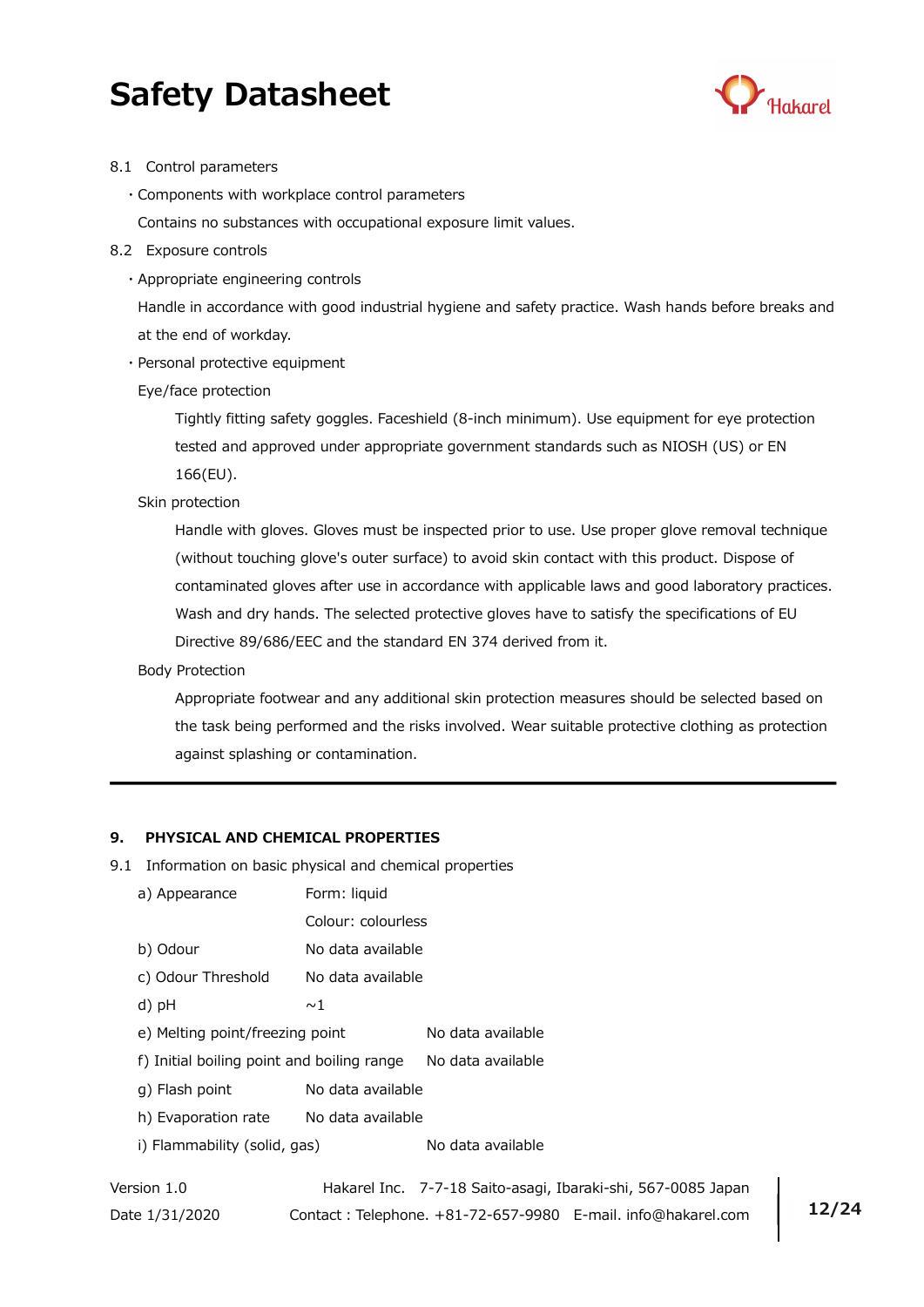

|     | j) Upper/lower flammability or explosive limits |                   |                   | No data available |
|-----|-------------------------------------------------|-------------------|-------------------|-------------------|
|     | k) Vapour pressure                              | No data available |                   |                   |
|     | I) Vapour density                               | No data available |                   |                   |
|     | m) Relative density                             | No data available |                   |                   |
|     | n) Water solubility                             | Soluble           |                   |                   |
|     | o) Partition coefficient: noctanol/ water       |                   | No data available |                   |
|     | p) Auto-ignition temperature                    |                   | No data available |                   |
|     | g) Decomposition temperature                    |                   | No data available |                   |
|     | r) Viscosity No data available                  |                   |                   |                   |
|     | s) Explosive properties                         |                   | No data available |                   |
|     | t) Oxidizing properties                         |                   | No data available |                   |
| 9.2 | Other safety information                        |                   |                   |                   |

No data available

## 10. STABILITY AND REACTIVITY

10.1 Reactivity

 Contact with metals produces highly flammable hydrogen gas. Addition of water liberates excessive heat.

10.2 Chemical stability

Stable under recommended storage conditions.

10.3 Possibility of hazardous reactions

Under normal conditions of storage and use, hazardous reactions will not occur.

10.4 Conditions to avoid

Bases, Halides, Metals, Alkalis, Acetonitrile.

10.5 Incompatible materials

 Most metals, oxidizers, reducers, bases, metal carbonates, cyanides, sulphides, carbides, oxides, metal acetylides, hydrides, halogens, organic or combustible materials, percholorates, acetonitrile, permanganates, alcohols, picrates.

10.6 Hazardous decomposition products

Products formed under fire conditions: oxides of sulphur, hydrogen gas.

In the event of fire: see section 5

# 11. TOXICOLOGICAL INFORMATION

#### 11.1 Information on toxicological effects

・Acute toxicity

Can cause severe burns upon contact while the vapours or mist are corrosive and can cause severe

| Version 1.0    | Hakarel Inc. 7-7-18 Saito-asagi, Ibaraki-shi, 567-0085 Japan |       |
|----------------|--------------------------------------------------------------|-------|
| Date 1/31/2020 | Contact: Telephone. +81-72-657-9980 E-mail. info@hakarel.com | 13/24 |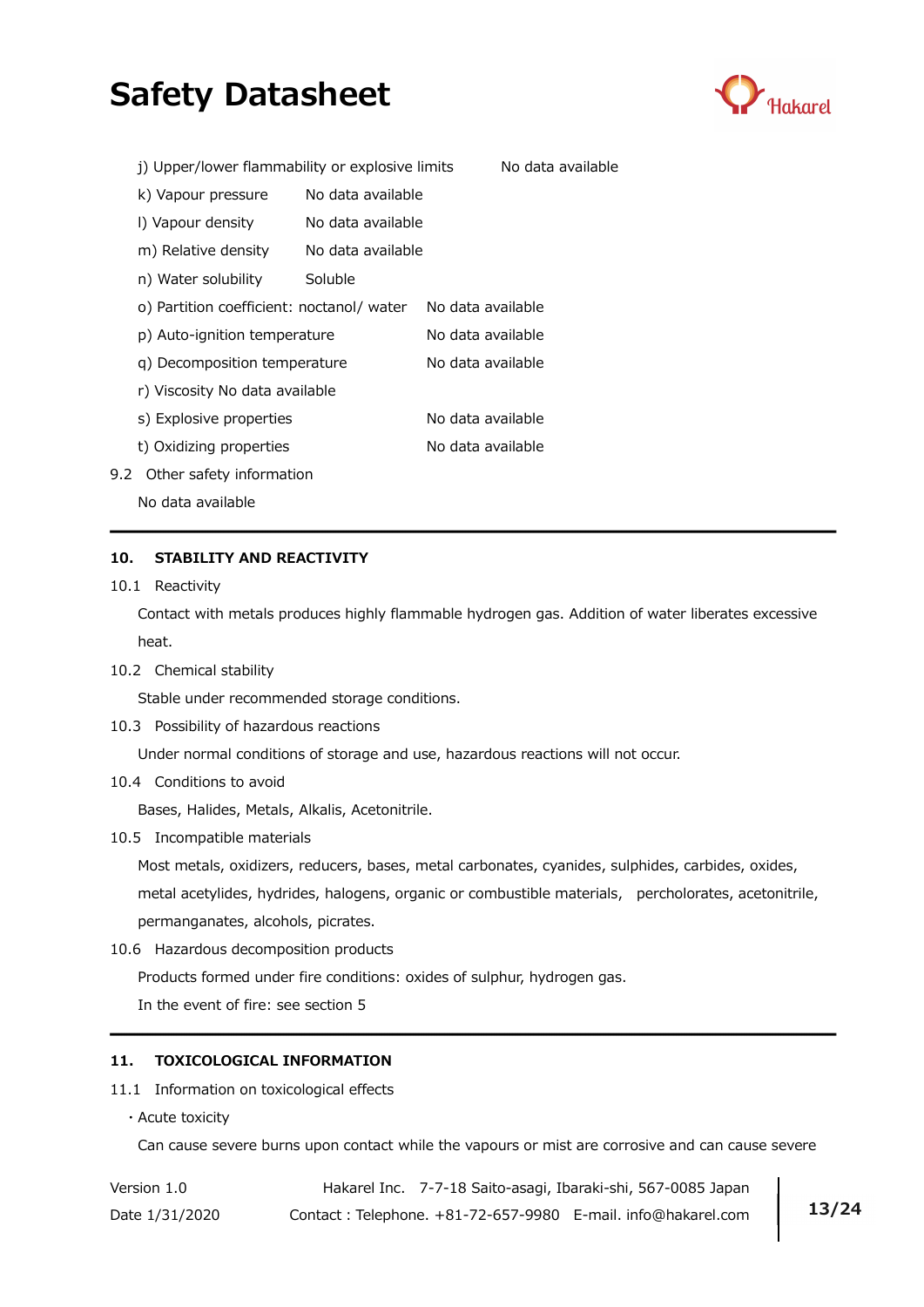

 irritation or damage to the nose, throat and lungs. Ingestion of this product causes pain, nausea and vomiting and may be fatal if large doses are ingested.

- ・Skin corrosion/irritation Can cause severe burns.
- ・Serious eye damage/eye irritation
- Can cause severe burns.
- ・Respiratory or skin sensitisation No data available
- ・Germ cell mutagenicity
- No data available
- ・Carcinogenicity

 IARC: No component of this product present at levels greater than or equal to 0.1% is identified as probable, possible or confirmed human carcinogen by IARC.

- ・Reproductive toxicity
- No data available
- ・Specific target organ toxicity single exposure
- No data available
- ・Specific target organ toxicity repeated exposure
- No data available
- ・Aspiration hazard

Can cause severe burns.

・Additional Information

RTECS: Not available

 To the best of our knowledge, the chemical, physical, and toxicological properties have not been thoroughly investigated.

# 12. ECOLOGICAL INFORMATION

12.1 Toxicity

 This product may affect the acidity (pH-factor) in water with risk of harmful effects to aquatic organisms.

12.2 Persistence and degradability

No data available

12.3 Bioaccumulative potential

No data available

12.4 Mobility in soil

No data available

Version 1.0 Hakarel Inc. 7-7-18 Saito-asagi, Ibaraki-shi, 567-0085 Japan Date 1/31/2020 Contact: Telephone. +81-72-657-9980 E-mail. info@hakarel.com | 14/24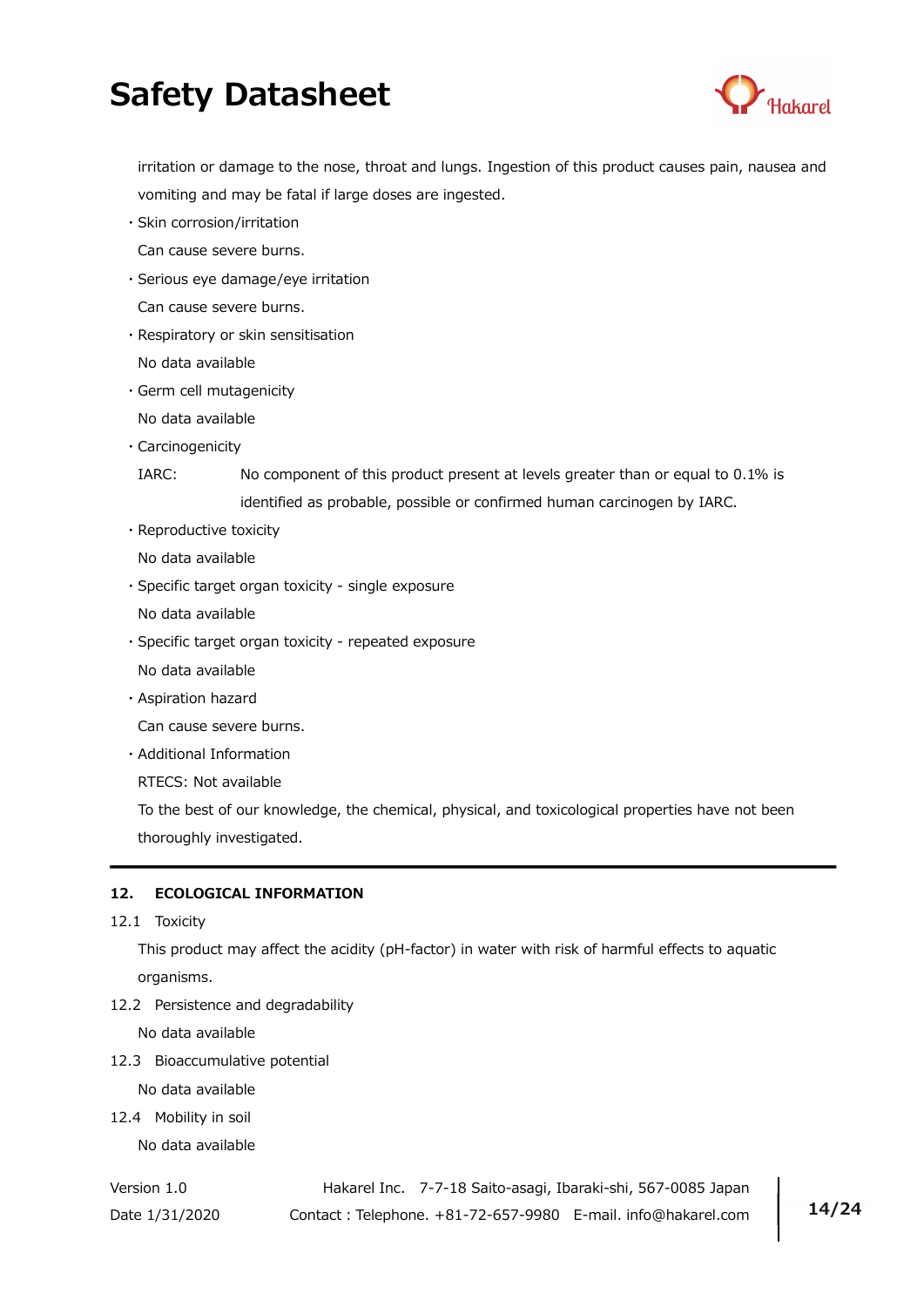

12.5 Results of PBT and vPvB assessment

 This substance/mixture contains no components considered to be either persistent, bioaccumulative and toxic (PBT), or very persistent and very bioaccumulative (vPvB) at levels of 0.1% or higher.

12.6 Other adverse effects

No data available

#### 13. DISPOSAL CONSIDERATIONS

- 13.1 Waste treatment methods
	- ・Product

Dispose of waste in accordance to applicable national, regional, or local regulations.

・Contaminated packaging

Dispose in the same manner as unused product.

#### 14. TRANSPORT INFORMATION

#### ADR/RID ADN/ADNR IMDG IATA/DOT

| ADR/RID: | UN Number:            | <b>UN 2796</b>      |
|----------|-----------------------|---------------------|
|          | Proper Shipping Name: | SULPHURIC ACID      |
|          | Hazard class:         | 8                   |
|          | Packing group:        | и                   |
|          | Environmental hazards | no                  |
| IATA:    | UN Number:            | <b>UN 2796</b>      |
|          | Proper Shipping Name: | Sulphuric acid      |
|          | Hazard class:         | 8                   |
|          | Packing group:        | П                   |
|          | Environmental hazards | no                  |
| IMDG:    | UN Number:            | <b>UN 2796</b>      |
|          | Proper Shipping Name: | SULPHURIC ACID      |
|          | Hazard class:         | 8                   |
|          | Packing group:        | и                   |
|          | Environmental hazards | Marine Pollutant No |

#### 15. REGULATORY INFORMATION

This safety datasheet complies with the requirements of Regulation (EC) No. 453/2010.

15.1 Safety, health and environmental regulations/legislation specific for the substance or mixture TSCA (Toxic Substances Control Act) : On TSCA Inventory

| <b>POCATIONIC SUBSTAINERS CONTENT ACCI</b> | <u>UILLUUT IIIVU</u> |
|--------------------------------------------|----------------------|
| SARA 313:                                  | Not applicable.      |

| Version 1.0    | Hakarel Inc. 7-7-18 Saito-asagi, Ibaraki-shi, 567-0085 Japan |       |
|----------------|--------------------------------------------------------------|-------|
| Date 1/31/2020 | Contact: Telephone. +81-72-657-9980 E-mail. info@hakarel.com | 15/24 |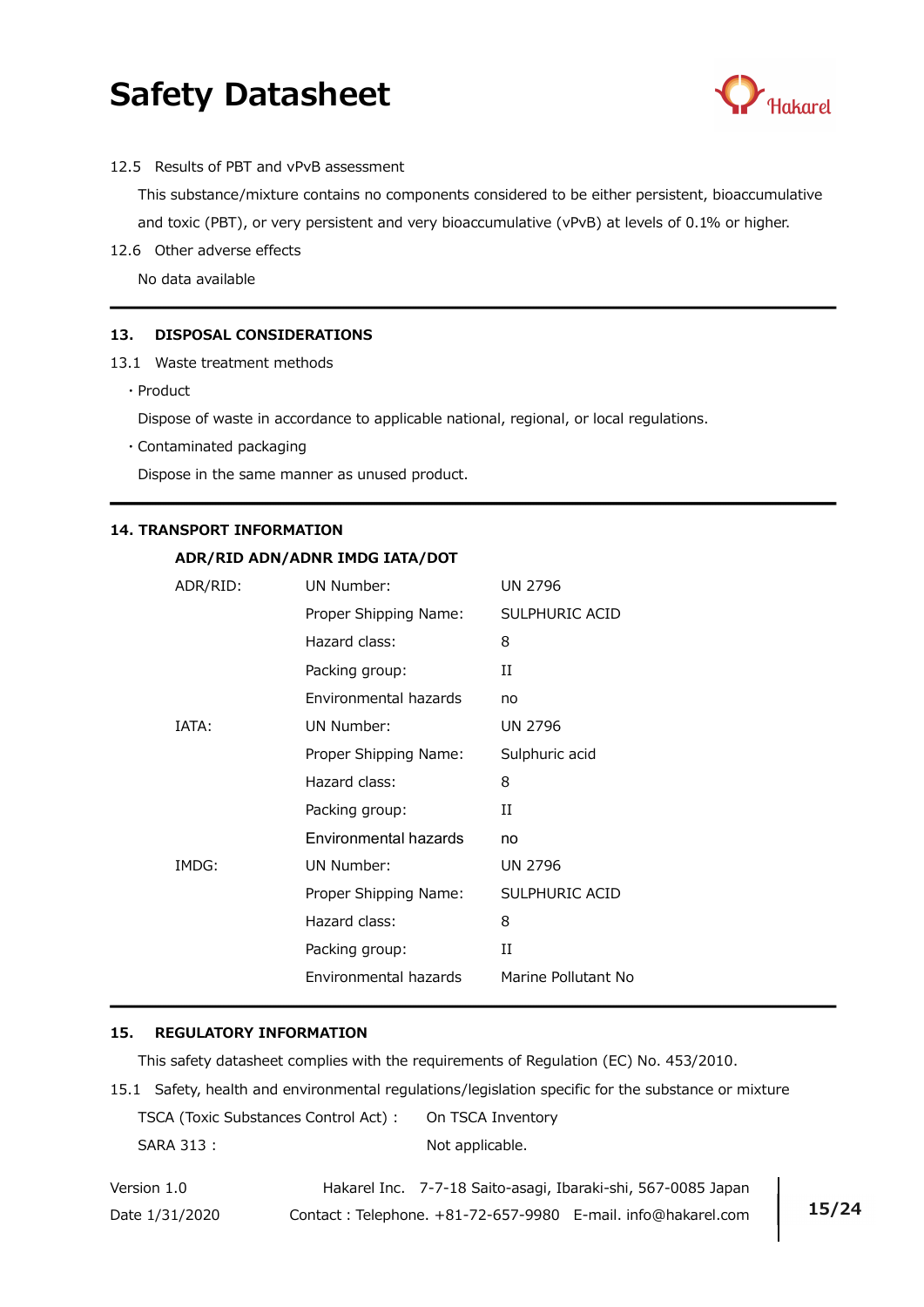

| SARA 311/312 :              | Acute health hazard |
|-----------------------------|---------------------|
| CERCLA Reportable Quantity: | 1000 lbs.           |
| California Proposition 65 : |                     |
| Sulfuric Acid               | Not applicable.     |

15.2 Chemical safety assessment

A Chemical Safety Assessment has not been made for this product.

# 16. OTHER INFORMATION

・Full text of H-Statements referred to under sections 2 and 3.

H315 Causes skin irritation.

H319 Causes serious eye irritation.

・Further Information

Copyright © 2020 Hakarel, Inc.

 This company shall not be held liable for any damage resulting from handling or from contact with the above product. This material must only be handled by suitably qualified experienced scientists in appropriately equipped and authorized facilities. The above information is believed to be correct but does not purport to be all inclusive and should be used as a guide only for experienced personnel. Always consult your safety advisor and follow appropriate local and national safety legislature. The absence of warning must not, under any circumstance, be taken to mean that no hazard exists.

End of safety data sheet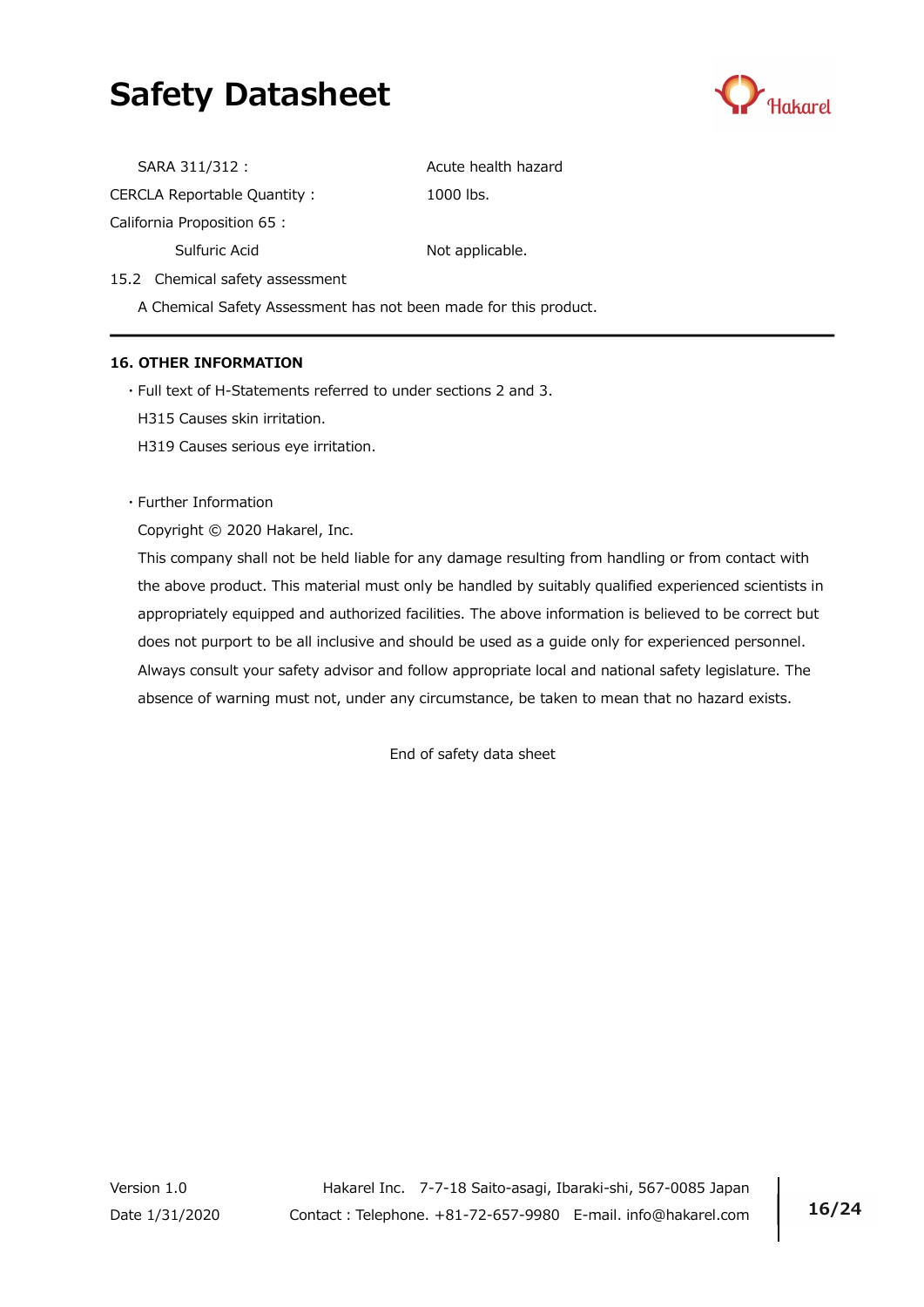

## 1. IDENTIFICATION OF THE SUBSTANCE/MIXTURE AND OF THECOMPANY/UNDERTAKING

### 1.1 Product Identifiers

Product Name: Substrate Solution (contains Tetramethylbenzidine and Hydrogen peroxide)

### 1.2 Relevant identified uses of the substance or mixture and uses advised against

Recommended use: For research use only

Uses advised against: No information available

### 1.3 Details of the supplier of the safety data sheet

Company: Hakarel, Inc.

7-7-18 Saito-asagi, Ibaraki-shi, 567-0085 Japan

Telephone/Fax: +81-72-657-9980

Email address: info@hakarel.com

Internet: www.hakarel.com

## 1.4 Emergency Telephone Number

Emergency Tel: +81-72-657-9980

# 2. HAZARDS IDENTIFICATION

2.1 Classification of the substance or mixture

Classification according to Regulation (EC) No 1272/2008 or 29 CFR 1910.1200 (OSHA)

- ・Ozone Not applicable
- 2.2 Label elements

Labelling according Regulation (EC) No 1272/2008

- · Signal Word Not dangerous
- ・Hazard statement(s)

Not applicable

・Precautionary Statement(s):

P280 Wear protective gloves/protective clothing.

2.3 Other information

No information available

# 3. COMPOSITION/INFORMATION ON INGREDIENTS

## 3.1 Substances

Not applicable.

3.2 Mixtures

| Component            | CAS No.    | EC-No. | Classification | Content |
|----------------------|------------|--------|----------------|---------|
| Tetramethylbenzidine | 54827-17-7 | -      |                | 0.05%   |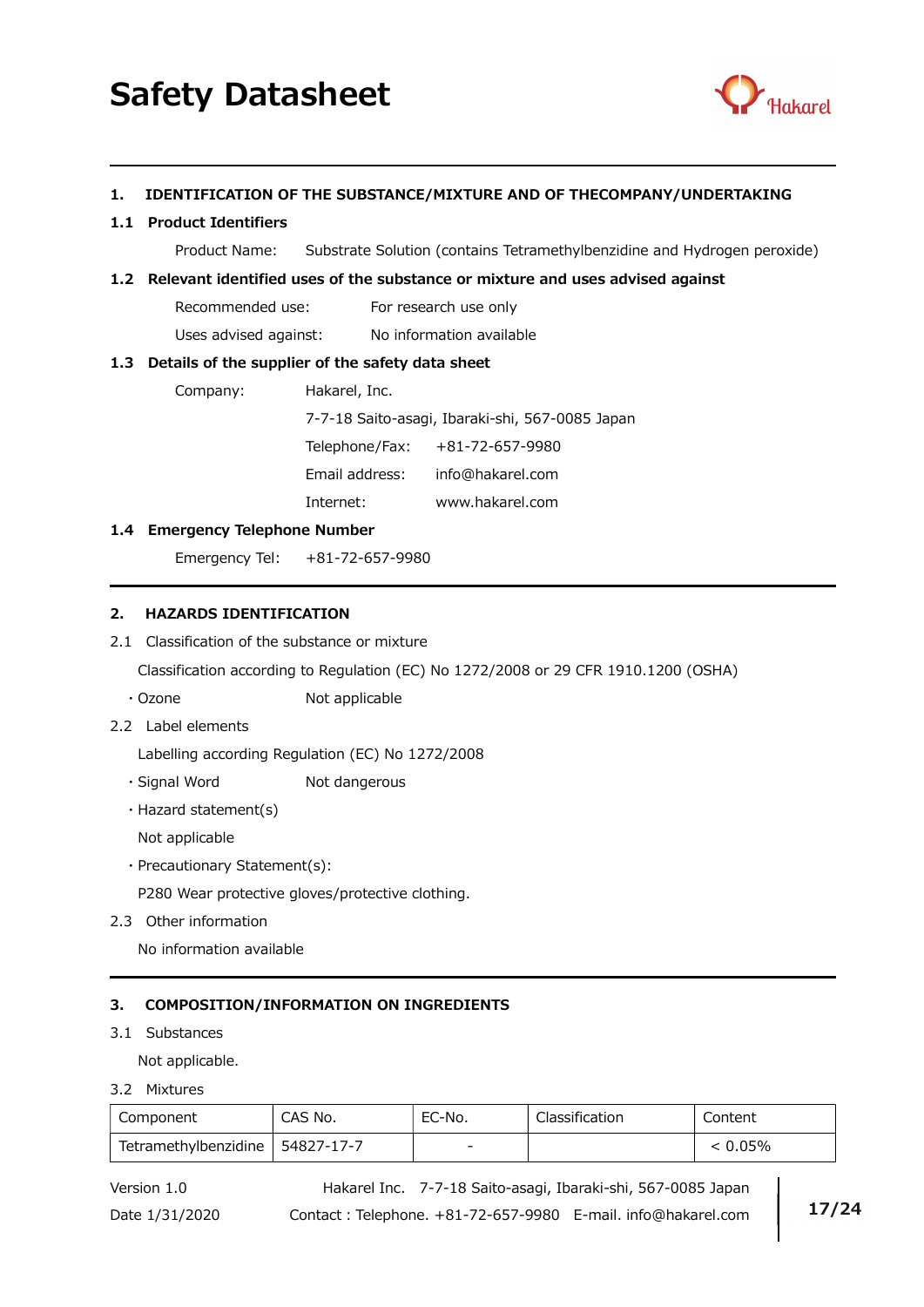

| ) peroxide<br>Hydrogen<br>. | $\qquad \qquad \neg \neg \neg$<br>∕ -84-′ | ___<br>_____ |  | 2%<br>____ |
|-----------------------------|-------------------------------------------|--------------|--|------------|
|-----------------------------|-------------------------------------------|--------------|--|------------|

### 4. FIRST AID MEASURES

- 4.1 Description of first aid measures
	- ・Eye contact: Immediately flush with plenty of water. After initial flushing, remove any contact lenses and continue flushing for at least 15 minutes.
	- ・Skin contact: Wash off immediately with soap and plenty of water while removing all contaminated clothes and shoes.
	- ・Ingestion: Clean mouth with water. Drink plenty of water.
	- ・Inhalation: Move to fresh air.
- 4.2 Most important symptoms and effects, both acute and delayed
	- ・Main symptoms: see section 2.2.
- 4.3 Indication of any immediate medical attention and special treatment needed
	- ・Notes to physician: Treat symptomatically.

#### 5. FIRE-FIGHTING MEASURES

- 5.1 Extinguishing media
	- ・Suitable extinguishing media

 Use extinguishing measures that are appropriate to local circumstances and the surrounding environment.

- ・Extinguishing media which shall not be used for safety reasons No information available.
- 5.2 Special hazards arising from the substance or mixture
	- ・Special hazard

None in particular.

- 5.3 Advice for fire-fighters
	- ・Special protective equipment for fire-fighters

As in any fire, wear self-contained breathing apparatus and full protective gear.

### 6. ACCIDENTIAL RELEASE MEASURES

- 6.1 Personal precautions, protective equipment and emergency procedures
	- ・Ensure adequate ventilation.

See Section 12 for additional information.

- 6.2 Environmental precautions
	- ・Prevent further leakage or spillage if safe to do so.
- 6.3 Methods and materials for containment and cleaning up

| Version 1.0    | Hakarel Inc. 7-7-18 Saito-asagi, Ibaraki-shi, 567-0085 Japan |       |
|----------------|--------------------------------------------------------------|-------|
| Date 1/31/2020 | Contact: Telephone. +81-72-657-9980 E-mail. info@hakarel.com | 18/24 |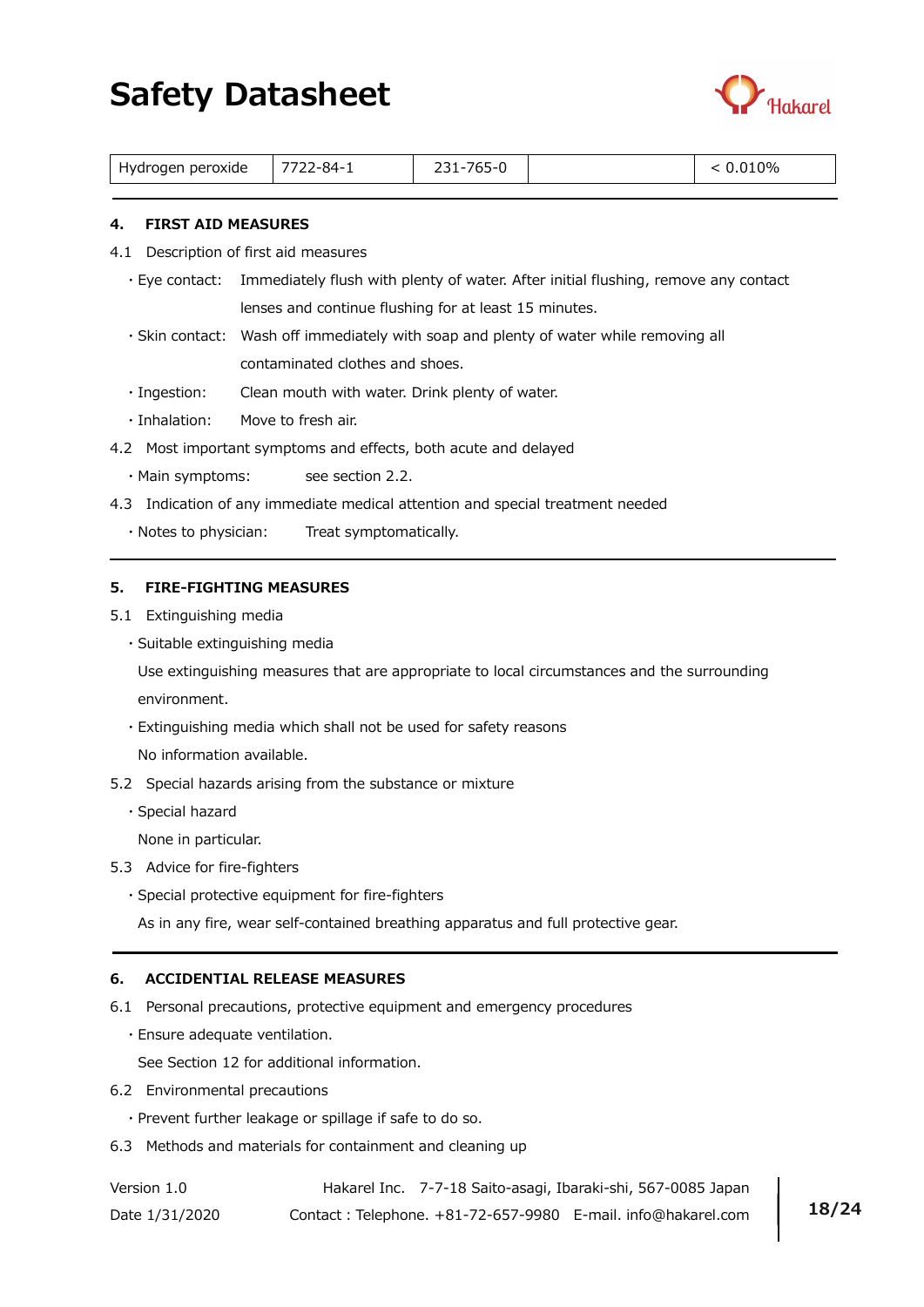

・Soak up with inert absorbent material (e.g. sand, silica gel, acid binder, universal binder, sawdust).

#### 7. HANDLING AND STORAGE

7.1 Precautions for safe handling

Ensure adequate ventilation.

7.2 Conditions for safe storage, including any incompatibilities

Keep container tightly closed in a dry and well-ventilated place.

- 7.3 Specific end uses
	- $\cdot$  Specific use(s) No information available.
	- ・Exposure scenario No information available.

## 8. EXPOSURE CONTROLS/PERSONAL PROTECTION

8.1 Control parameters Exposure limits

|  | National occupational exposure limits |  |
|--|---------------------------------------|--|
|  |                                       |  |

| Chemical  | European    | United Kingdom              | France              | Spain               | Germany                 |
|-----------|-------------|-----------------------------|---------------------|---------------------|-------------------------|
| Name      | Union       |                             |                     |                     |                         |
| Hydrogen  |             | STEL: 2 ppm                 | VME: 1 ppm          | VLA-ED: 1           | MAK: 0.5 ppm            |
| peroxide  |             | STEL: 2.8 mg/m <sup>3</sup> | VME:                | ppm                 | MAK:0.71                |
| 7722-84-1 |             | TWA: 1 ppm                  | $1.5 \text{mg/m}^3$ | <b>VLA-ED: 1.4</b>  | mg/m <sup>3</sup>       |
|           |             | TWA: $1.4 \text{mg/m}^3$    |                     | mg/m <sup>3</sup>   | Ceiling / Peak:         |
|           |             |                             |                     |                     | $0.5$ ppm               |
|           |             |                             |                     |                     | Ceiling / Peak:         |
|           |             |                             |                     |                     | $0.71 \text{ mg/m}^3$   |
|           |             |                             |                     |                     | Skin                    |
| Chemical  | Italy       | Portugal                    | Netherlands         | Finland             | Denmark                 |
| Name      |             |                             |                     |                     |                         |
| Hydrogen  |             | TWA: 1 ppm                  |                     | TWA: 1 ppm          | TWA: 1 ppm              |
| peroxide  |             |                             |                     | TWA:                | TWA:                    |
| 7722-84-1 |             |                             |                     | $1.4 \text{mg/m}^3$ | $1.4$ mg/m <sup>3</sup> |
|           |             |                             |                     | STEL: 3 ppm         |                         |
|           |             |                             |                     | STEL:4.2            |                         |
|           |             |                             |                     | mg/m <sup>3</sup>   |                         |
| Chemical  | Austria     | Switzerland                 | Poland              | Norway              | Ireland                 |
| Name      |             |                             |                     |                     |                         |
| Hydrogen  | STEL 2 ppm  | STEL: 0.5 ppm               | NDSCh: 4            | TWA: 1 ppm          | TWA: 1 ppm              |
| peroxide  | <b>STEL</b> | STEL: 0.71                  | mg/m <sup>3</sup>   | TWA:                | TWA:                    |

Version 1.0 Hakarel Inc. 7-7-18 Saito-asagi, Ibaraki-shi, 567-0085 Japan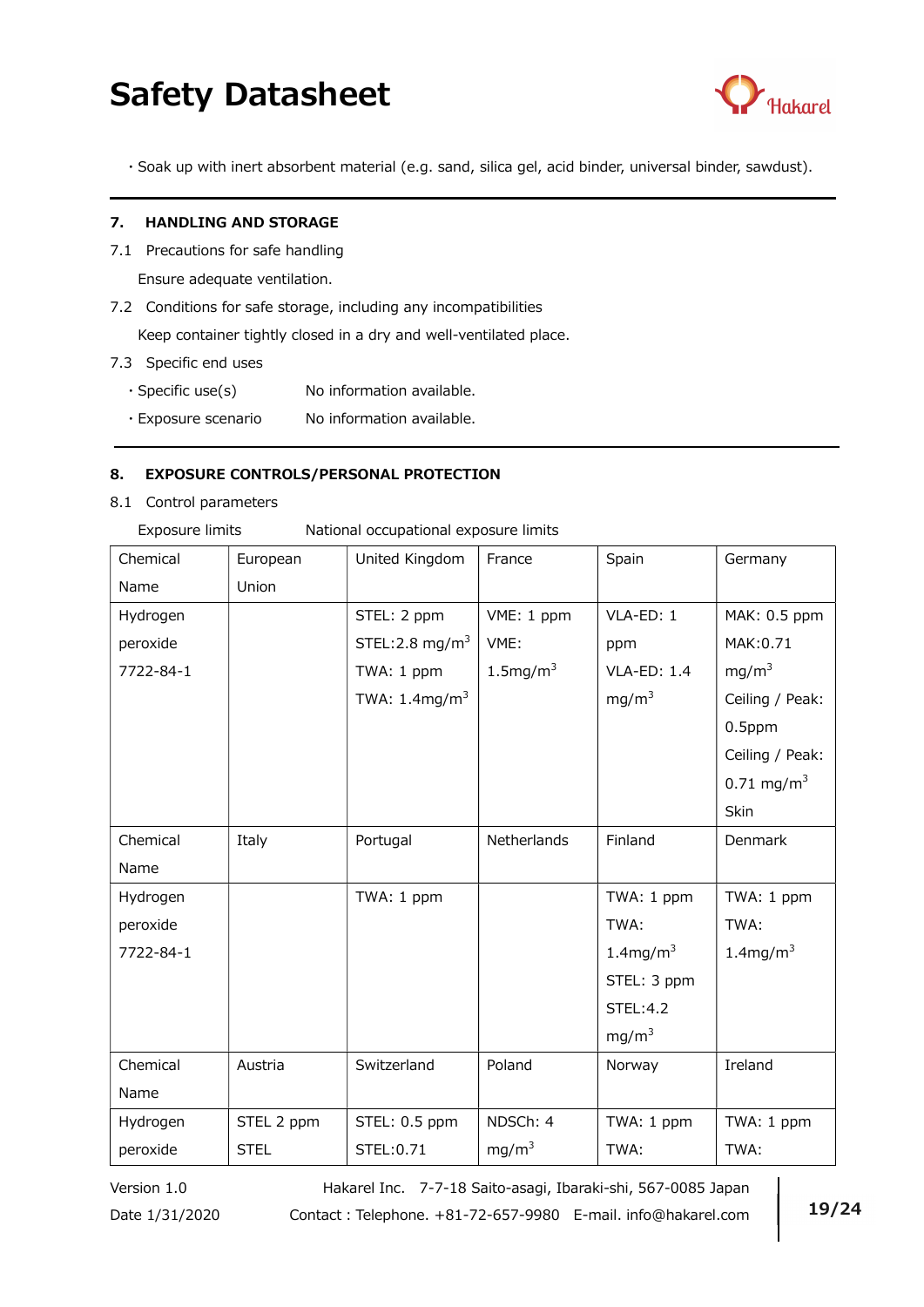

| 7722-84-1                           | $2.8$ mg/m <sup>3</sup>  |             | mg/m <sup>3</sup>                                                                 | <b>NDS: 1.5</b>                                                    | $1.4$ mg/m <sup>3</sup> | $1.5 \text{mg/m}^3$ |
|-------------------------------------|--------------------------|-------------|-----------------------------------------------------------------------------------|--------------------------------------------------------------------|-------------------------|---------------------|
|                                     | MAK: 1 ppm               |             | MAK: 0.5 ppm                                                                      | mg/m <sup>3</sup>                                                  | STEL: 3 ppm             | STEL: 2 ppm         |
|                                     | MAK:                     |             | MAK:0.71 $mg/m3$                                                                  |                                                                    | <b>STEL:2.8</b>         | STEL: $3mg/m3$      |
|                                     | $1.4$ mg/m <sup>3</sup>  |             |                                                                                   |                                                                    | mg/m <sup>3</sup>       |                     |
| · Derived No Effect Level           |                          |             |                                                                                   | No information available                                           |                         |                     |
| · Predicted No Effect Concentration |                          |             |                                                                                   | No information available                                           |                         |                     |
| <b>Exposure controls</b><br>8.2     |                          |             |                                                                                   |                                                                    |                         |                     |
|                                     |                          |             | . Engineering measures Ensure adequate ventilation, especially in confined areas. |                                                                    |                         |                     |
| · Personal protective equipment     |                          |             |                                                                                   |                                                                    |                         |                     |
| Eye protection                      |                          |             | Tightly fitting safety goggles. Use equipment for eye protection tested and       |                                                                    |                         |                     |
|                                     |                          |             | approved under appropriate government standards such as NIOSH (US) or             |                                                                    |                         |                     |
|                                     |                          | EN 166(EU). |                                                                                   |                                                                    |                         |                     |
|                                     | Hand protection          |             | Protective gloves. Please observe the instructions regarding permeability and     |                                                                    |                         |                     |
|                                     |                          |             | breakthrough time which are provided by the supplier of the gloves. Also          |                                                                    |                         |                     |
|                                     |                          |             | take into consideration the specific local conditions under which the product     |                                                                    |                         |                     |
|                                     |                          |             | is used, such as the danger of cuts, abrasion.                                    |                                                                    |                         |                     |
|                                     | Skin and body protection |             | Long sleeved clothing.                                                            |                                                                    |                         |                     |
|                                     | Respiratory protection   |             | In case of inadequate ventilation wear respiratory protection.                    |                                                                    |                         |                     |
|                                     |                          |             |                                                                                   | Respiratory protection with an appropriate filter that is EN143 or |                         |                     |
|                                     |                          |             |                                                                                   | EN141 / NIOSH/MSHA approved should be worn.                        |                         |                     |
|                                     | Thermal hazards          |             | No information available                                                          |                                                                    |                         |                     |
| · Hygiene measures                  |                          |             |                                                                                   | Handle in accordance with good industrial hygiene and safety       |                         |                     |
|                                     |                          | practice.   |                                                                                   |                                                                    |                         |                     |

・Environmental exposure controls No information available.

## 9. PHYSICAL AND CHEMICAL PROPERTIES

- 9.1 Information on basic physical and chemical properties
	- ・Physical State @20°C: No information available ・Appearance: No information available
	- ・Odor: No information available

| $\cdot$ Property |                             | Values                   |
|------------------|-----------------------------|--------------------------|
|                  | рH                          | No information available |
|                  | Melting/freezing point      | No information available |
|                  | Boiling point/boiling range | No information available |
|                  | Flash Point                 | No information available |
|                  | Evaporation rate            | No information available |

Version 1.0 Hakarel Inc. 7-7-18 Saito-asagi, Ibaraki-shi, 567-0085 Japan Date 1/31/2020 Contact: Telephone. +81-72-657-9980 E-mail. info@hakarel.com 20/24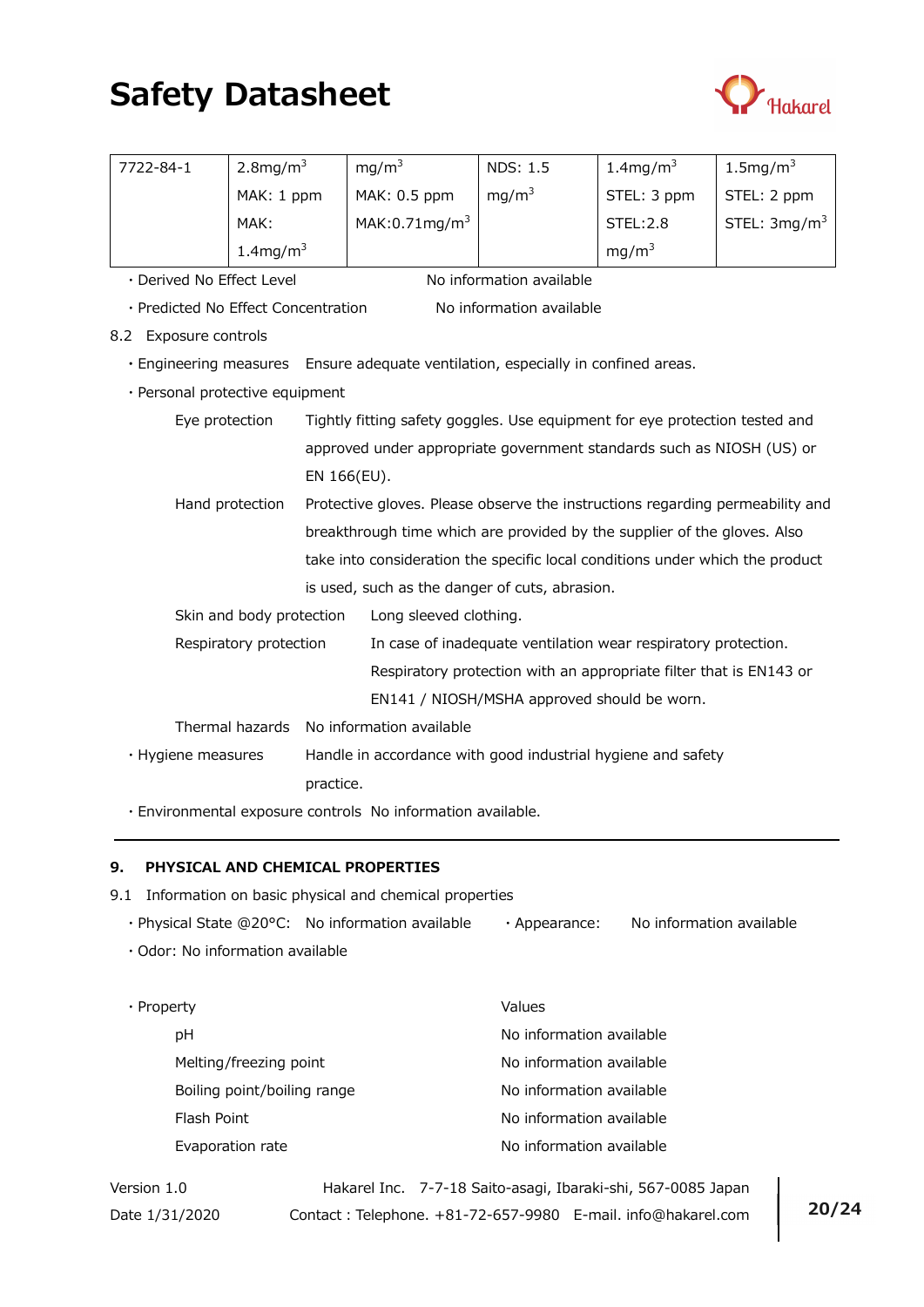

| Flammability (solid, gas)              | No informati |
|----------------------------------------|--------------|
| Flammability Limits in Air             | No informati |
| Vapor pressure                         | No informati |
| Vapor density                          | No informati |
| Relative density                       | No informati |
| Water solubility                       | No informati |
| Solubility in other solvents           | No informati |
| Partition coefficient: n-octanol/water | No informati |
| Autoignition temperature               | No informati |
| Decomposition temperature              | No informati |
| Viscosity, kinematic                   | No informati |
| Explosive properties                   | No informati |

on available on available on available on available on available on available on available on available on available on available on available on available

#### 9.2 Other safety information

 $\cdot$  VOC Content(%) No data available.

#### 10. STABILITY AND REACTIVITY

10.1 Reactivity

No information available.

10.2 Chemical stability

Stable under normal conditions.

- 10.3 Precautionary Statements None under normal processing.
- 10.4 Conditions to avoid

Heat, flames and sparks.

10.5 Incompatible materials

None in particular.

10.6 Hazardous decomposition products

None under normal use conditions.

## 11. TOXICOLOGICAL INFORMATION

11.1 Information on toxicological effects

・Acute toxicity

| Product Information | Product does not present an acute toxicity hazard based on known |       |  |  |
|---------------------|------------------------------------------------------------------|-------|--|--|
|                     | or supplied information                                          |       |  |  |
| Inhalation          | There is no data available for this product.                     |       |  |  |
| Version 1.0         | Hakarel Inc. 7-7-18 Saito-asagi, Ibaraki-shi, 567-0085 Japan     |       |  |  |
| Date 1/31/2020      | Contact: Telephone. +81-72-657-9980 E-mail. info@hakarel.com     | 21/24 |  |  |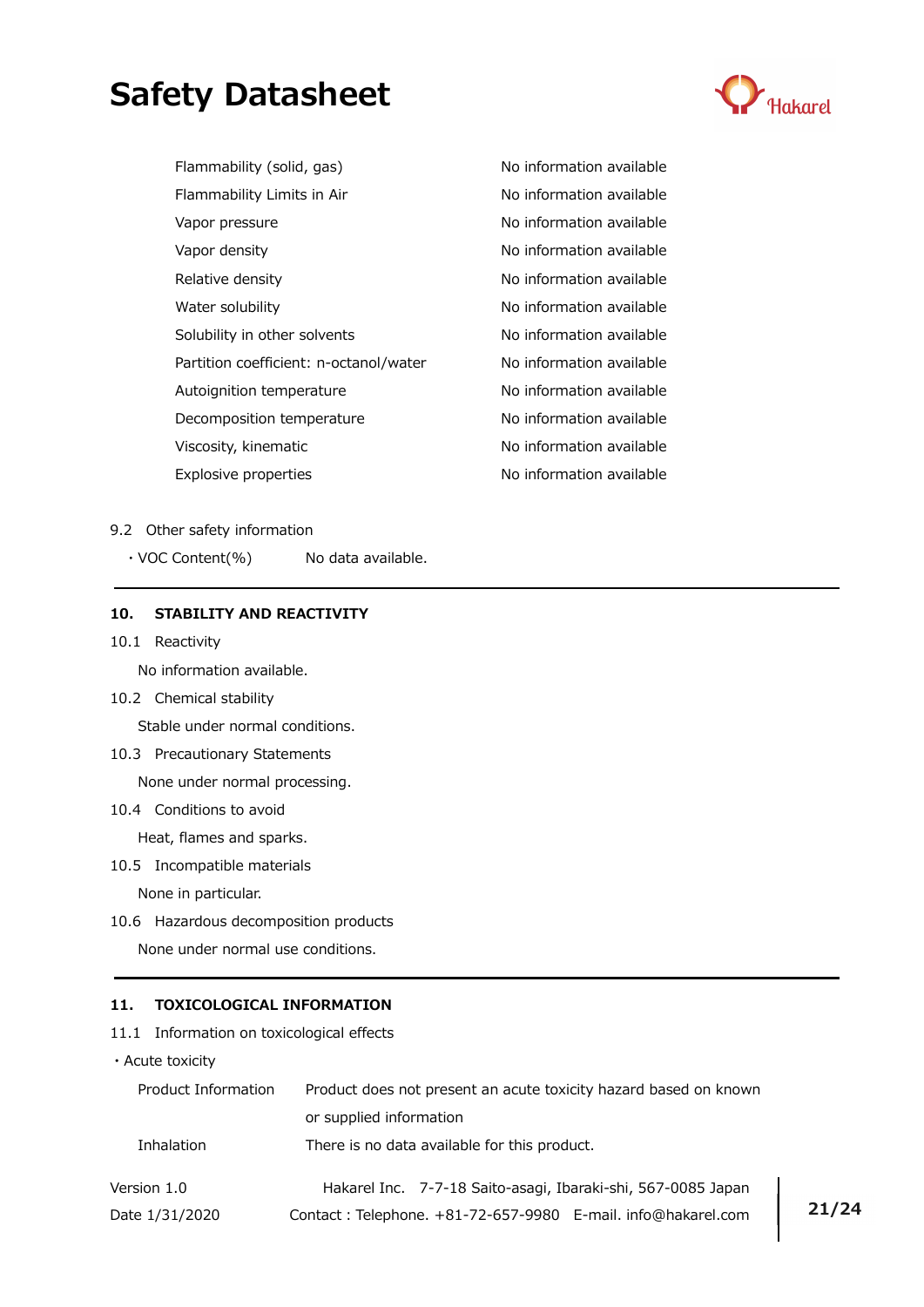

| Eye contact          | There is no data available for this product. |                  |                    |  |  |
|----------------------|----------------------------------------------|------------------|--------------------|--|--|
| Skin contact         | There is no data available for this product. |                  |                    |  |  |
| Ingestion            | There is no data available for this product. |                  |                    |  |  |
| <b>Chemical Name</b> | LC50 Inhalation<br>LD50 Oral<br>LD50 Dermal  |                  |                    |  |  |
| Hydrogen peroxide    | $801 \text{ mg/kg}$ (Rat)                    | 4060 mg/kg (Rat) | $2$ mg/L (Rat) 4 h |  |  |
| 2000 mg/kg (Rabbit)  |                                              |                  |                    |  |  |
|                      |                                              |                  |                    |  |  |

・Chronic toxicity

| carcinogenicity       | This product contains one or more substances which are classified by IARC |
|-----------------------|---------------------------------------------------------------------------|
|                       | as carcinogenic to humans (Group I), probably carcinogenic to humans      |
|                       | (Group 2A) or possibly carcinogenic to humans (Group 2B)                  |
| Corrosivity           | No information available.                                                 |
| Sensitization         | No information available.                                                 |
| Neurological effects  | No information available.                                                 |
| Reproductive toxicity | No information available.                                                 |
| Mutagenic effects     | No information available.                                                 |
| Target Organ Effects  | No information available.                                                 |

## 12. ECOLOGICAL INFORMATION

12.1 Toxicity

Ecotoxicity effects As supplied, the preparation is not expected to present significant adverse environmental effects.

| <b>Chemical Name</b> | Toxicity to algae   | Toxicity to fish    | Toxicity to    | Toxicity to       |
|----------------------|---------------------|---------------------|----------------|-------------------|
|                      |                     |                     | microorganisms | daphnia and other |
|                      |                     |                     |                | aquatic           |
|                      |                     |                     |                | invertebrates     |
| Hydrogen             | 2.5: 72 h Chlorella | 16.4: 96 h          |                | 7.7: 24 h Daphnia |
| peroxide             | vulgaris mg/L       | Pimephales          |                | magna mg/L EC50   |
|                      | <b>EC50</b>         | promelas mg/L LC50  |                | 18 - 32: 48 h     |
|                      |                     | 18-56:96 h Lepomis  |                | Daphnia magna     |
|                      |                     | macrochirus mg/L    |                | mg/L EC50 Static  |
|                      |                     | LC50 static         |                |                   |
|                      |                     | 10.0-32.0: 96 h     |                |                   |
|                      |                     | Oncorhynchus mykiss |                |                   |
|                      |                     | mg/L LC50 static    |                |                   |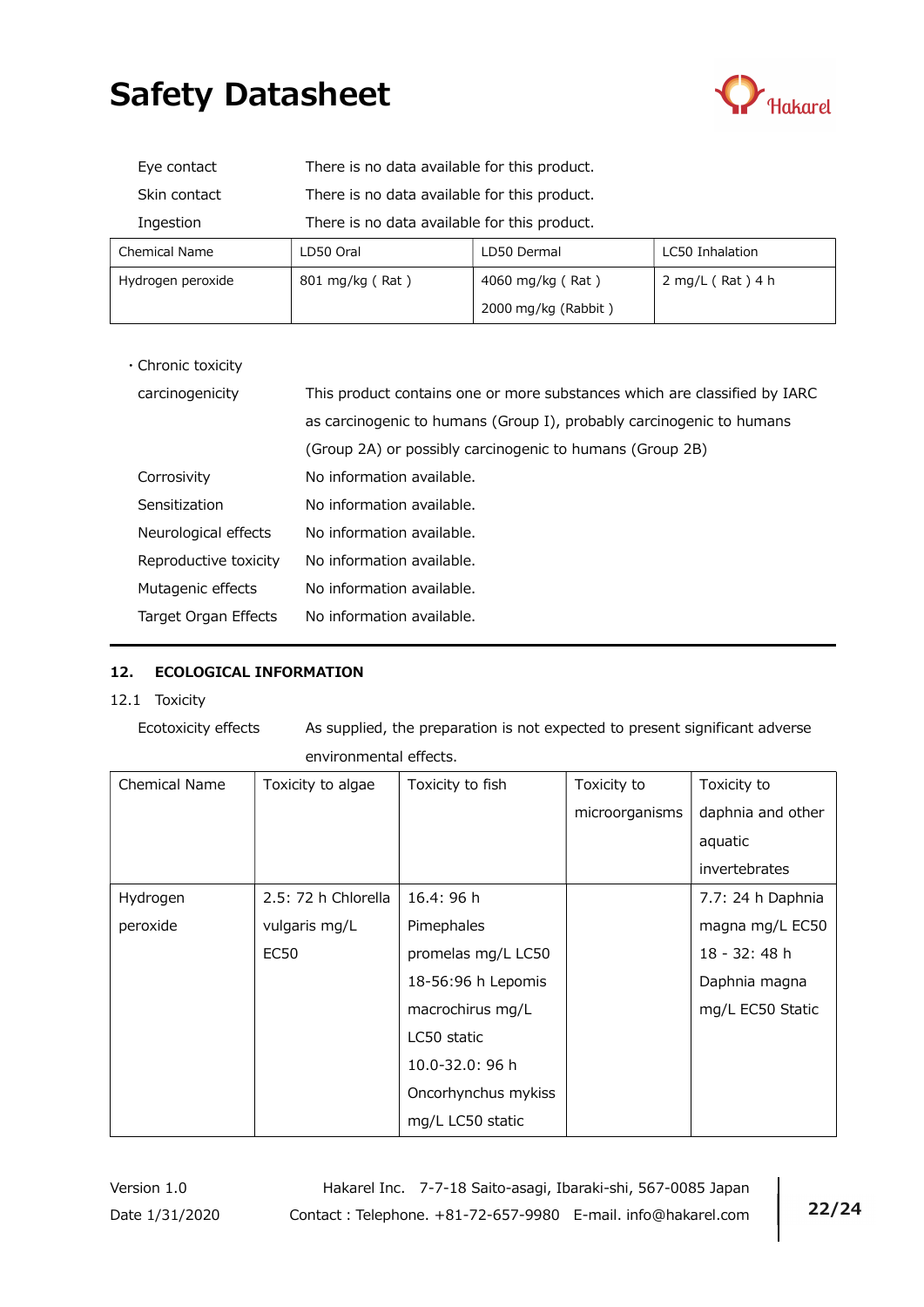

- 12.2 Persistence and degradability No information available.
- 12.3 Bioaccumulative potential No information available.
- 12.4 Mobility in soil

No information available.

- 12.5 Results of PBT and vPvB assessment No information available.
- 12.6 Other adverse effects

No information available.

# 13. DISPOSAL CONSIDERATIONS

13.1 Waste treatment methods

Waste from residues / unused products Dispose of in accordance with local regulations.

 Contaminated packaging Empty containers should be taken to an approved waste handling site for recycling or disposal.

## 14. TRANSPORT INFORMATION

- ADR Not dangerous goods
- IATA Not dangerous goods
- DOT Not dangerous goods

## 15. REGULATORY INFORMATION

- 15.1 Safety, health and environmental regulations/legislation specific for the substance or mixture No information available.
- 15.2 Chemical safety assessment

No information available.

## 16. OTHER INFORMATION

・Further Information

Copyright © 2020 Hakarel, Inc.

 This company shall not be held liable for any damage resulting from handling or from contact with the above product. This material must only be handled by suitably qualified experienced scientists in appropriately equipped and authorized facilities. The above information is believed to be correct but does not purport to be all inclusive and should be used as a guide only for experienced personnel. Always consult your safety advisor and follow appropriate local and national safety legislature. The

Version 1.0 Hakarel Inc. 7-7-18 Saito-asagi, Ibaraki-shi, 567-0085 Japan Date 1/31/2020 Contact: Telephone. +81-72-657-9980 E-mail. info@hakarel.com | 23/24